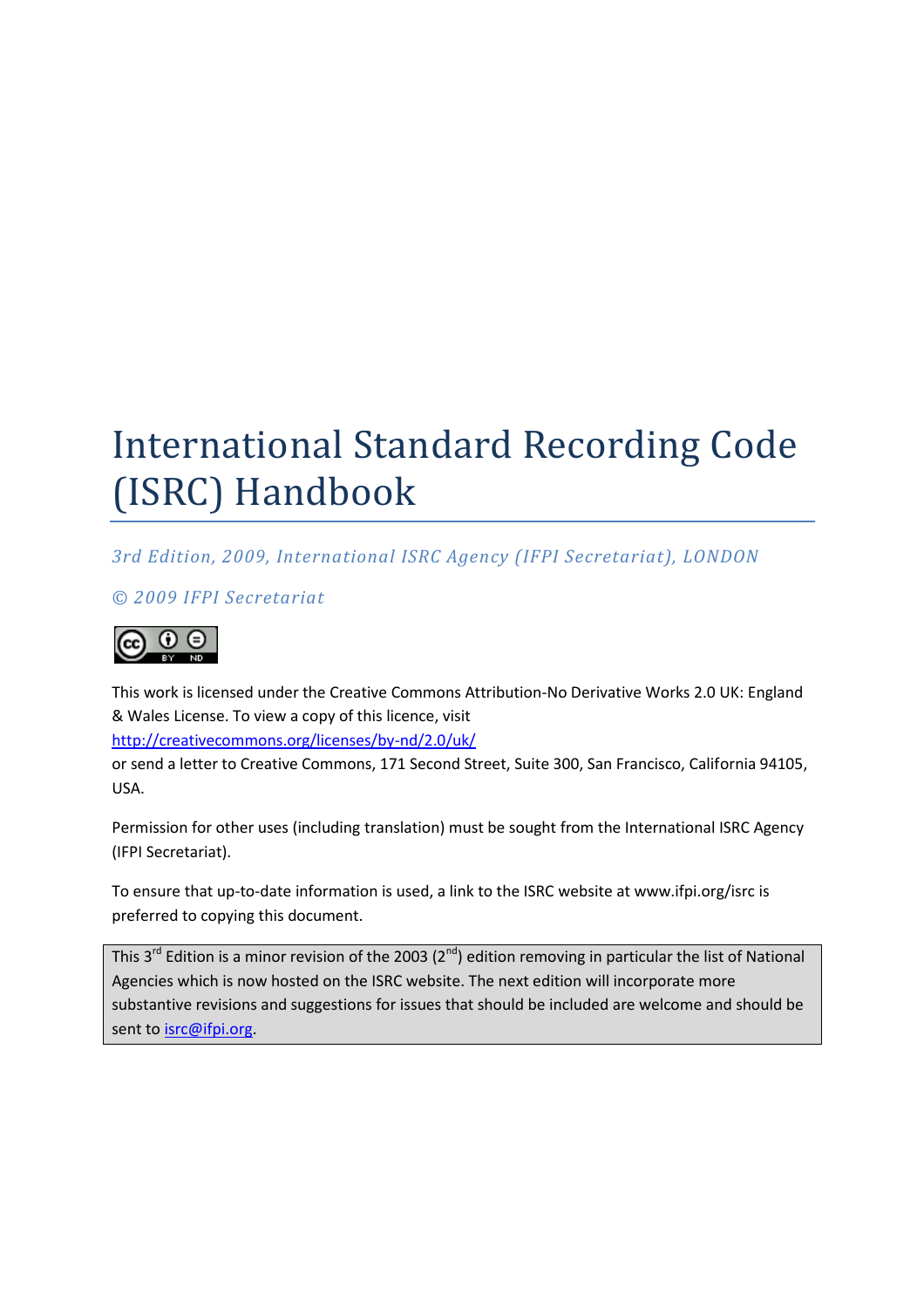# 1 Contents

| $\mathbf{1}$ |       |  |
|--------------|-------|--|
| 2            |       |  |
| 3            |       |  |
|              | 3.1   |  |
|              | 3.2   |  |
|              | 3.3   |  |
|              | 3.4   |  |
|              | 3.4.1 |  |
|              | 3.4.2 |  |
|              | 3.5   |  |
|              | 3.5.1 |  |
|              | 3.5.2 |  |
|              | 3.5.3 |  |
|              | 3.5.4 |  |
|              | 3.5.5 |  |
|              | 3.6   |  |
|              | 3.7   |  |
|              | 3.7.1 |  |
|              | 3.7.2 |  |
|              | 3.7.3 |  |
|              | 3.7.4 |  |
|              | 3.7.5 |  |
|              | 3.7.6 |  |
|              | 3.7.7 |  |
|              | 3.7.8 |  |
| 4            |       |  |
|              | 4.1   |  |
|              | 4.1.1 |  |
|              | 4.1.2 |  |
|              | 4.1.3 |  |
|              | 4.1.4 |  |
|              | 4.1.5 |  |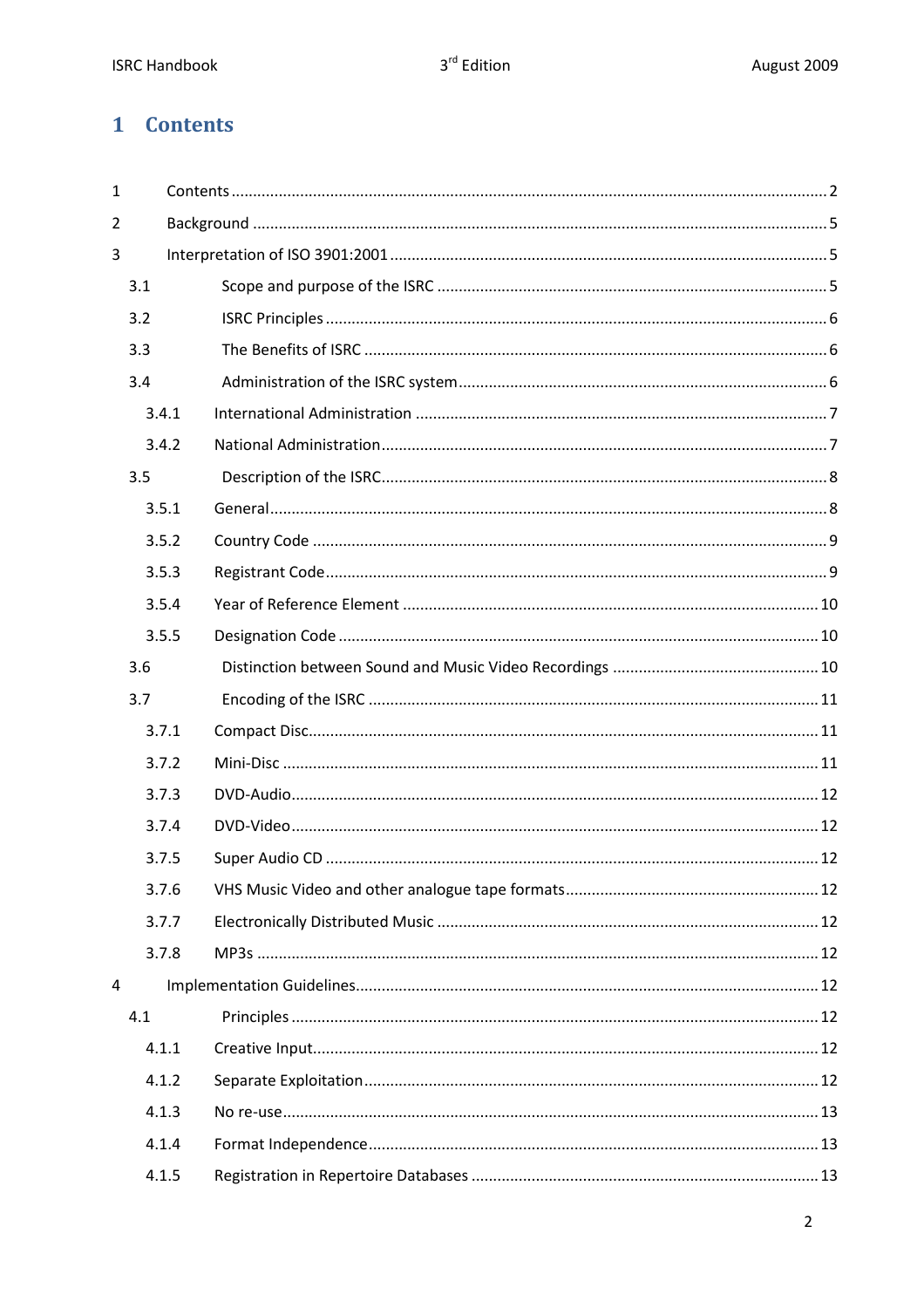|   | 4.2                                                                      |  |  |  |  |  |
|---|--------------------------------------------------------------------------|--|--|--|--|--|
|   | 4.2.1                                                                    |  |  |  |  |  |
|   | 4.2.2                                                                    |  |  |  |  |  |
|   | 4.3                                                                      |  |  |  |  |  |
|   | 4.4                                                                      |  |  |  |  |  |
|   | 4.5                                                                      |  |  |  |  |  |
|   | 4.6                                                                      |  |  |  |  |  |
|   | 4.7                                                                      |  |  |  |  |  |
|   | 4.7.1                                                                    |  |  |  |  |  |
|   | 4.7.2                                                                    |  |  |  |  |  |
|   | 4.7.3                                                                    |  |  |  |  |  |
|   | 4.8                                                                      |  |  |  |  |  |
|   | 4.9                                                                      |  |  |  |  |  |
|   | 4.9.1                                                                    |  |  |  |  |  |
|   | 4.9.2                                                                    |  |  |  |  |  |
|   | 4.9.3                                                                    |  |  |  |  |  |
|   | 4.9.4                                                                    |  |  |  |  |  |
|   | 4.9.5                                                                    |  |  |  |  |  |
|   | 4.9.6                                                                    |  |  |  |  |  |
|   | 4.9.7                                                                    |  |  |  |  |  |
|   | 4.9.8                                                                    |  |  |  |  |  |
|   | 4.9.9                                                                    |  |  |  |  |  |
|   | 4.9.10                                                                   |  |  |  |  |  |
|   | 4.9.11                                                                   |  |  |  |  |  |
|   | 4.9.12                                                                   |  |  |  |  |  |
|   | 4.10                                                                     |  |  |  |  |  |
| 5 |                                                                          |  |  |  |  |  |
| 6 |                                                                          |  |  |  |  |  |
| 7 |                                                                          |  |  |  |  |  |
|   | 7.1                                                                      |  |  |  |  |  |
|   | 7.2                                                                      |  |  |  |  |  |
| 8 |                                                                          |  |  |  |  |  |
|   |                                                                          |  |  |  |  |  |
|   | APPENDIX TWO - APPLICATION FOR APPOINTMENT OF NATIONAL ISRC AGENCIES  25 |  |  |  |  |  |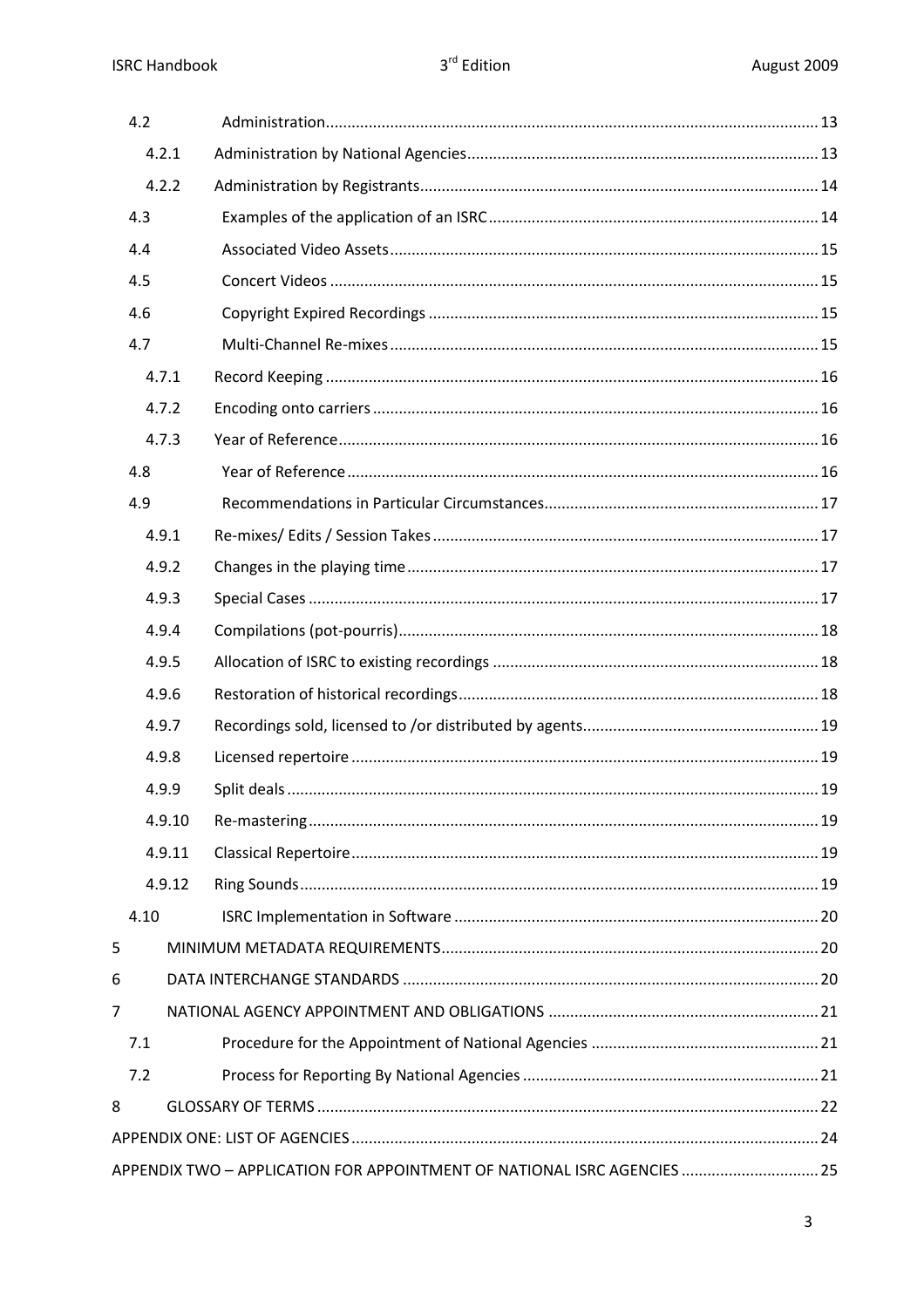# Background 25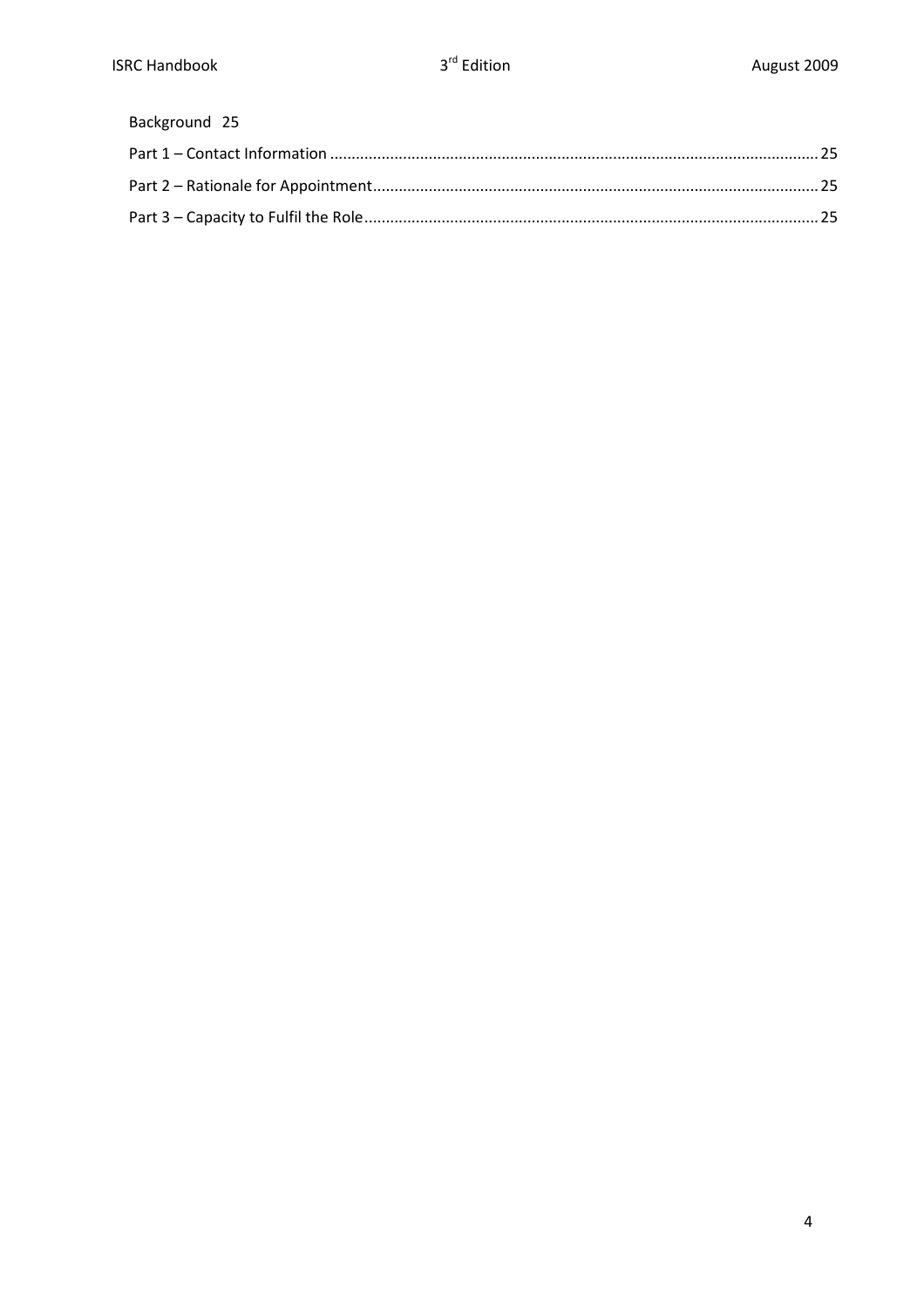# **2 Background**

This handbook is designed to provide guidance on the implementation of the International Standard Recording Code (ISRC).

ISRC was developed by the international recording industry through the International Organisation for Standardisation (ISO) as a response to a need to identify sound and music video recordings. The current version is known as International Standard ISO 3901:2001.

ISO is a worldwide federation of national standards bodies. ISO 3901:2001 was prepared and is administered by Technical Committee ISO/TC 46, Information and documentation, Subcommittee 9, Presentation, identification and description of documents and was ratified as an international standard in 2001, following the adoption of the original standard in 1986.

The International Federation of the Phonographic Industry (IFPI) has recommended since 1988 to its members that ISRC should be adopted as an international means of identification of sound recordings and short form music videos.

In 1989 IFPI Secretariat was appointed the International Registration Authority for ISRC by ISO and functions as the International ISRC Agency; and since 1989, 49 National Agencies have been appointed by the International Agency.

This **ISRC Handbook** explains how the system works and what has to be done to ensure that ISRCs are correctly assigned. It has been completely revised from the previous editions of the ISRC Practical Guide, which are withdrawn. It reflects the changes that have been made in the revision to ISO 3901:2001.

The ISRC Handbook will be reissued on an annual basis to reflect agreed practice in the use and administration of ISRC.

# **3 Interpretation of ISO 3901:2001**

# **3.1 Scope and purpose of the ISRC**

The International Standard Recording Code (ISRC) provides a means of uniquely identifying sound recordings and music videos internationally. For the purposes of this handbook, a music video recording is defined as a short form music video initially produced to support the release of a track.

It is stressed that ISRC identifies sound recordings and music video recordings and not physical products ('carriers') and that there is no conflict with existing product catalogue numbering systems with which it co-exists. Neither does ISRC identify a digitally distributed package, although sound and music video recordings included in such a package should be identified with an ISRC.

The ISRC system is constructed so that any entity creating sound recordings can obtain the means to issue ISRCs regardless of their membership, of or standing with, industry associations and other bodies.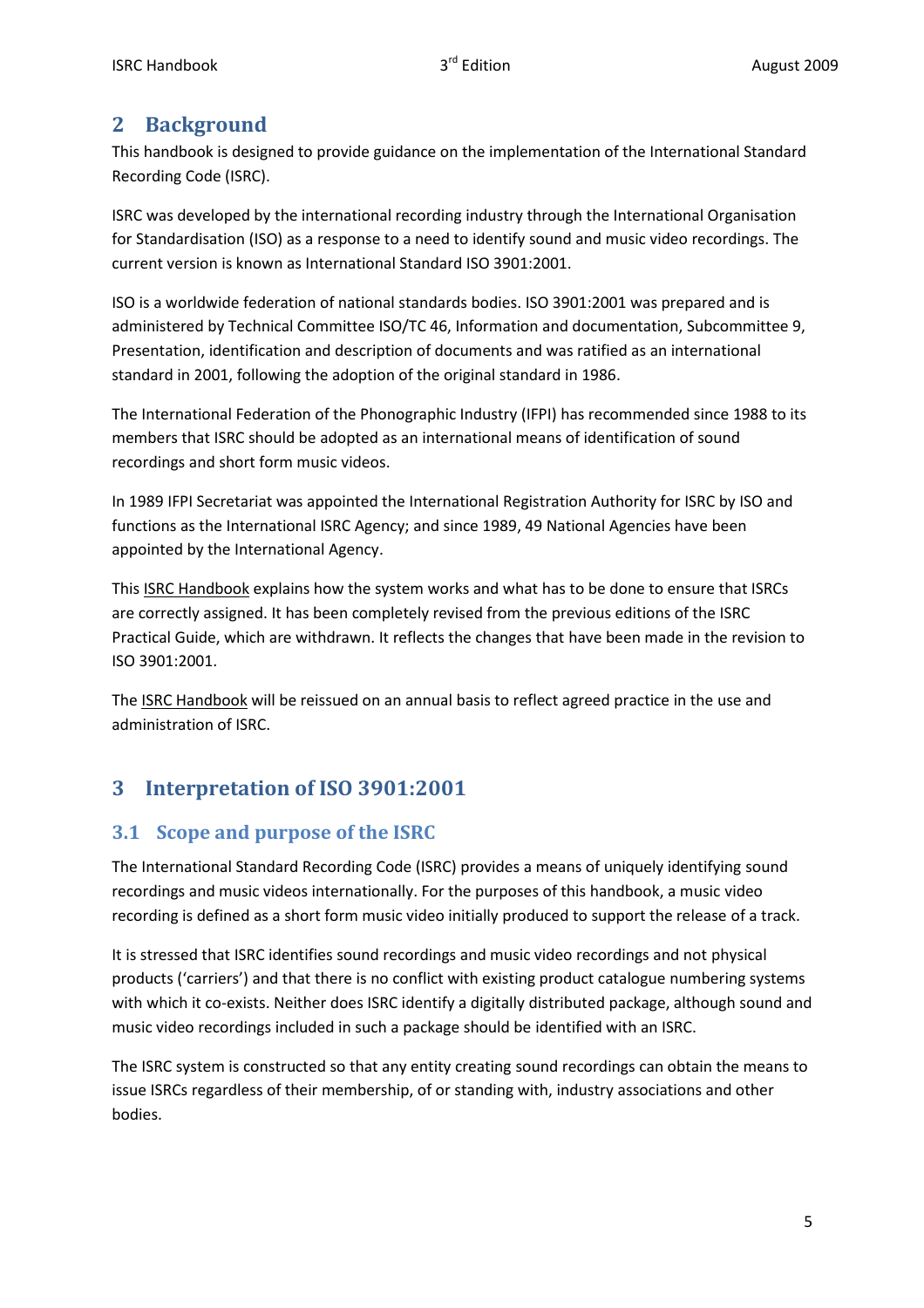# **3.2 ISRC Principles**

Each distinct recording is to have its own unique ISRC.

The first owner or current owner of the rights to a recording normally assigns the ISRC, providing no ISRC has been issued before. It identifies the recording throughout its life and is intended for use by producers of sound recordings and music videos (i.e. record labels), as well as by copyright organisations, broadcasting organisations, libraries, licensees etc.

Any new or materially changed recording must be provided with a new ISRC (see Section 4.9.1Remixes/ Edits / ). Re-use of an ISRC that has already been allocated for another recording is not permitted see Section 4.1.3 No re-use.

If a recording is sold or licensed and is then released unchanged the ISRC remains the same.

# **3.3 The Benefits of ISRC**

The ISRC has been developed in order to facilitate the accurate exchange of information on the ownership, the use of recordings and to simplify the administration of rights in them. It is a global, unique method of identifying sound and music video recordings.

By identifying all sound and music video recordings that are released, regardless of the format that they are released in, the ISRC enables the tracking and tracing of these recordings through the music value chain.

Potential users of sound and music video recordings will also find it easier to obtain information about the current rights owner because repertoire databases will provide this information with the ISRC.

In addition in many territories the ISRC is increasingly becoming a tool in the fight against piracy.

The adoption of the ISRC system by the music community as a whole has the following benefits:

- 1. ISRC, being the worldwide recognised standard for recording identification, can easily be accepted and implemented internationally and allow interoperation of different databases and systems.
- 2. The ISRC coding system is compatible with standards developed in the field of consumer electronics. Incorporated in appropriate digital and manufactured recording media it is readable by hardware equipment.
- 3. The ISRC is increasingly used in electronic copyright management systems and Digital Rights Management systems.
- 4. The implementation of ISRC is cost effective; ISRC can be put into operation without requiring special investment in equipment. It only requires a structure able to deal with the administration of ISRC within the organisation using it.

# **3.4 Administration of the ISRC system**

The administration of the ISRC system is carried out at two levels: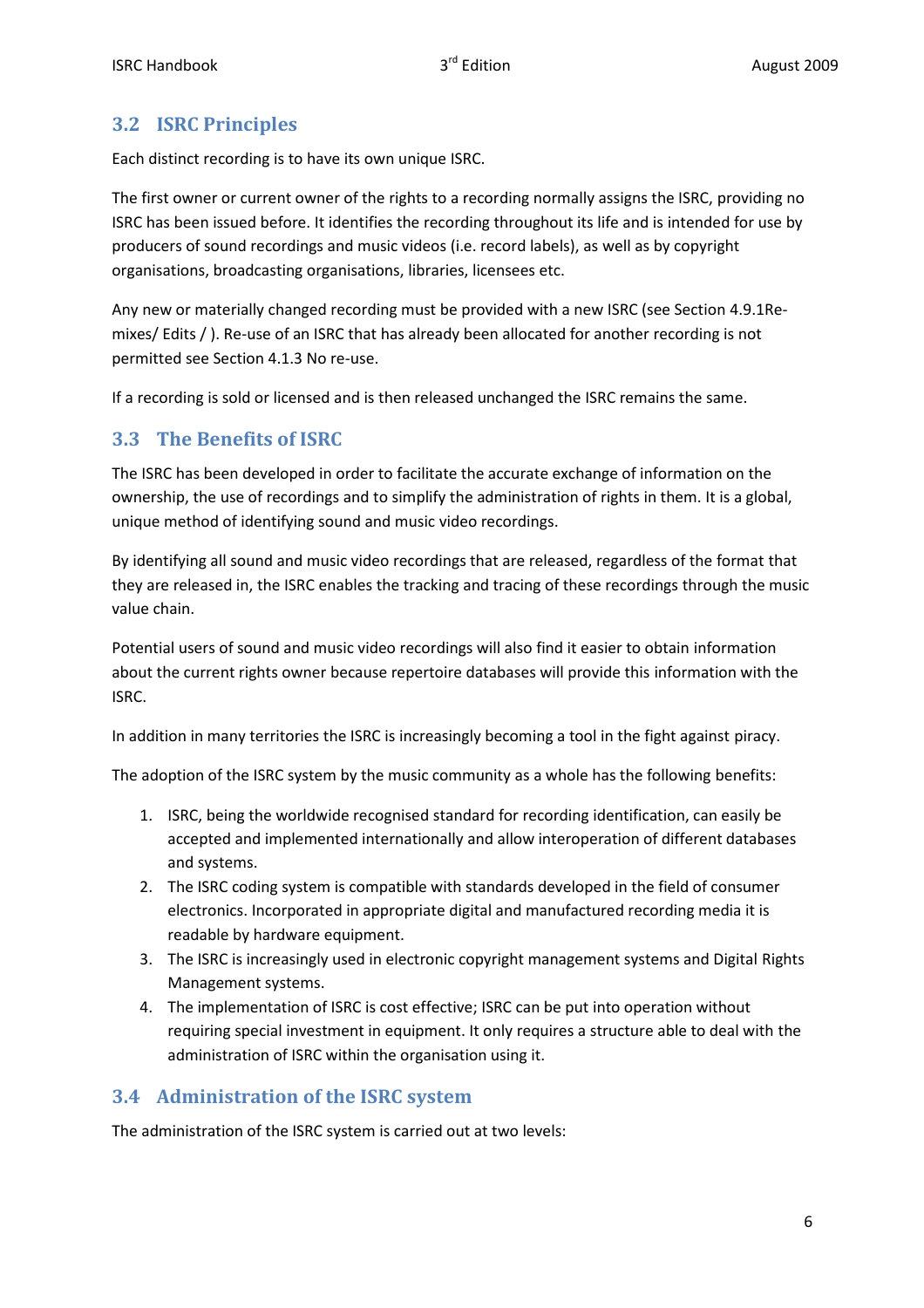#### **3.4.1 International Administration**

The international administration of the ISRC system is in the hands of the International ISRC Agency (IFPI Secretariat).

The address of the International Agency is:

International ISRC Agency IFPI Secretariat 10 Piccadilly London W1J 0DD United Kingdom Telephone: +44 (0) 20 7878 7900 Fax: +44 (0) 20 7878 6832 Email: isrc@ifpi.org Website: www.ifpi.org/isrc

The responsibilities of the International ISRC Agency are:

- 1. To promote the worldwide use of the system;
- 2. To appoint the National (or regional) ISRC Agencies and to maintain a list of the appointed National ISRC Agencies;
- 3. To administer the ISRC system for territories where no National ISRC Agency exists;
- 4. To recommend procedures for the efficient implementation of the ISRC system and to publish these from time to time;
- 5. To answer queries on the implementation of the ISRC system;
- 6. To report annually to ISO on its activities, the worldwide adoption of ISRC, and the continued relevance of the text of ISO 3901 and to recommend any changes needed.

#### **3.4.2 National Administration**

The administration of ISRC within territories is delegated to appointed agencies, which form the link between Registrants and the International ISRC Agency.

A list of appointed ISRC Agencies is contained in Appendix one: List of agencies and is also available on the International ISRC Agency website (www.ifpi.org/isrc). This is kept fully up to date.

The responsibilities of National Agencies are to:

- 1. On request, allocate Registrant Codes to all those in their territory wishing to register sound recordings and music video recordings, regardless of the applicants membership of, or standing with, the National Agency, industry associations and other bodies;
- 2. Inform all Registrants of the appropriate Country Code;
- 3. Promote the use of the ISRC system to recording industry and other entities and use best endeavours to ensure that an ISRC is allocated to all sound recordings and music video recordings issued in their territory;
- 4. Encourage the proper allocation of ISRCs to sound recordings where no allocation was made on release;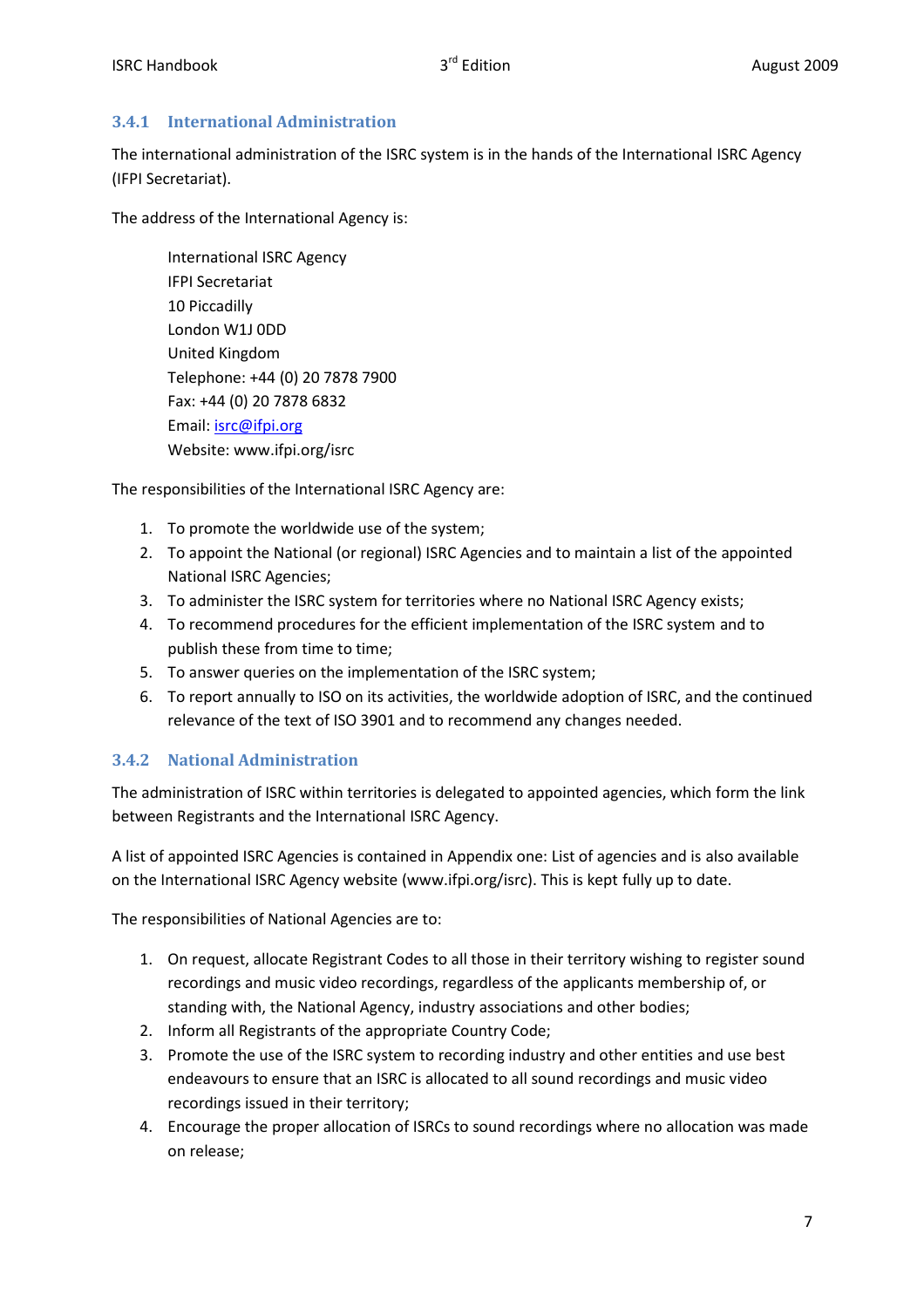5. Keep a record of all Registrant Codes and to which entities they were allocated and in accordance with ISO 3901:2001, Annex A.5.2 maintain a listing:

| <b>Country</b><br>code | Registrant<br>code | I Registrant (Name,<br>Address and other $\vert$ to be contacted (if | Department or person | Date<br>Registrant |
|------------------------|--------------------|----------------------------------------------------------------------|----------------------|--------------------|
|                        |                    | contact details)                                                     | necessary)           | Code Issued        |

- 6. Report annually to the International ISRC Agency on the Registrant Codes allocated in their territory (as above) and on implementation of ISRC;
- 7. Provide Registrants with guidelines in local languages where appropriate, on the practical implementation of the system and resolve operational problems in liaison with the International ISRC Agency to prevent inconsistencies;
- 8. Act as controller and arbitrator for all ISRC matters in its country, taking advice from the International ISRC Agency where appropriate;
- 9. Ensure as far as possible that all sound recordings and music video recordings released in their territory are included in appropriate repertoire databases whether operated by the Agency itself or by another entity on a national or regional basis.

# **3.5 Description of the ISRC**

The following description summarises the International Standard ISO 3901: 2001 but does not replace it. Where interpretation is required, reference should be made to the ISO document, which is authoritative. Copies of ISO3901: 2001 can be obtained from national standards bodies and direct from ISO (www.iso.org).

#### **3.5.1 General**

ISRC is a unique identifier for sound and music video recordings where one, and only one, identifying code is allocated to each version of the recording.

For code allocation purposes, the ISRC is separated into its different elements. However when the code is being used, it is the whole number that represents the sound or music video recording and no significance should be accorded to any one element. In particular, the Registrant Code (see Section 3.5.3. Registrant Code) cannot be assumed to identify a current rights owner as the recording may have changed hands since code allocation. Additionally rights may vary territory by territory. Further, the year of reference cannot be assumed to be a year of recording. It represents the year the ISRC was assigned, which may or may not be the year the sound recording was released (see Section 3.5.4 Year of Reference).

The ISRC is alphanumeric, using digits (the ten Arabic numerals 0 - 9) and the 26 letters of the Roman alphabet. The ISRC consists of twelve characters representing country (2 characters), Registrant (3 characters), Year of Reference (2 digits) and Designation (5 digits). For visual presentation it is divided into four elements separated by hyphens and the letters ISRC should always precede an ISRC code. The hyphens are however not part of the ISRC. See Section 4.10 ISRC Implementation in Software for presentation of ISRC in computer software. The elements appear in the following order:

- Country Code
- Registrant Code
- Year of Reference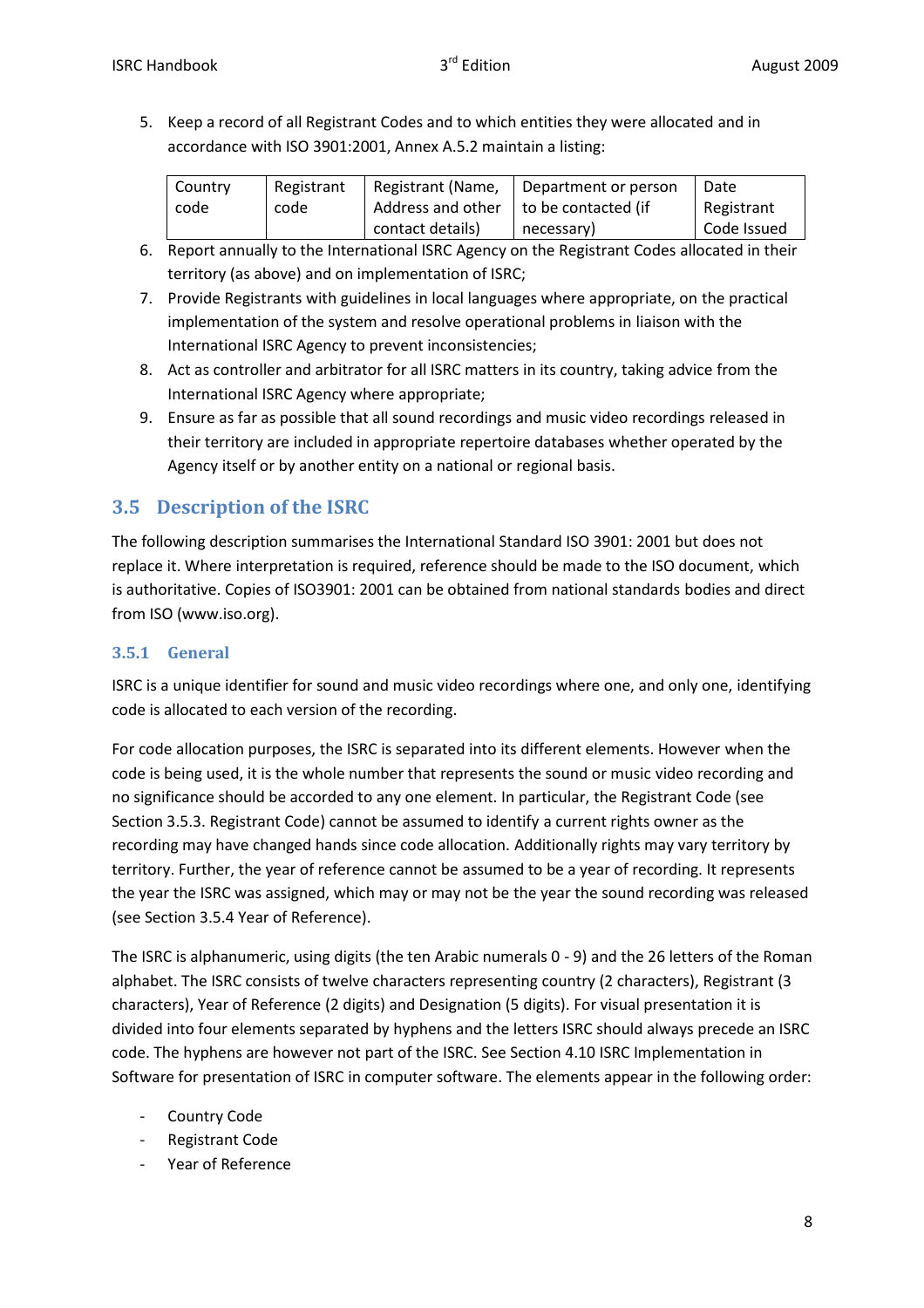- Designation Code

The structure of the ISRC is shown in the following example:

| ISRC FR - Z03 - 98 - 00212 |                     |                        |                   |             |
|----------------------------|---------------------|------------------------|-------------------|-------------|
| <b>ISRC</b>                | FR                  | Z03                    | 98                | 00212       |
| Code identifier            | <b>Country Code</b> | <b>Registrant Code</b> | Year of Reference | Designation |
|                            | (2 characters)      | (3 characters)         | (2 digits)        | Code        |
|                            | $FR =$ France       | $Z03$ = Mercury        | $98 = 1998$       | (5 digits)  |
|                            |                     | France                 |                   |             |

#### **3.5.2 Country Code**

The Country Code identifies the country of residence of the registrant. Where the Registrant is part of a group with operations in several countries, the Registrant may elect to either:

- (i) Register in the country where the local operating entity is located or
- (ii) Register in the country where the international headquarters is located.

In making this decision, the operation of repertoire databases and other industry-wide activities should be taken into consideration. It is recommended that Registrants consult with their National Agency on the matter.

The Country Code consists of the two letters allocated to the Country according to the ISO 3166-1- Alpha-2 standard. Copies of ISO 3166 are available from National standards bodies and direct from ISO (www.iso.org). ISO now acts as Maintenance Agency for ISO 3166 and publishes a free list of Country Codes on its website - http://www.iso.org/iso/country\_codes.htm. The International ISRC Agency will inform each National Agency of the correct code for its territory. National Agencies will inform all Registrants of the national Country Code.

#### **Examples:**

FR = France

JP = Japan

GB = United Kingdom

#### **3.5.3 Registrant Code**

The Registrant Code identifies the entity assigning the Designation Code in an ISRC. Since ISRCs are normally allocated at the point prior to the preparation of the final production Pre-Master, the Registrant Code will normally reflect the original producer of the recording. However, if the producer of a recording sells the recording with all rights before its ISRC is assigned, the new owner should be considered as the Registrant when they elect to allocate an ISRC.

The Registrant Code is alphanumeric and consists of three characters, each of which can be either numeric or alphabetic. This provides a maximum capacity of 46,656 Registrant Codes per territory. National Agencies will allocate appropriate codes in accordance with local conditions and customs, but will ensure uniqueness within their territory.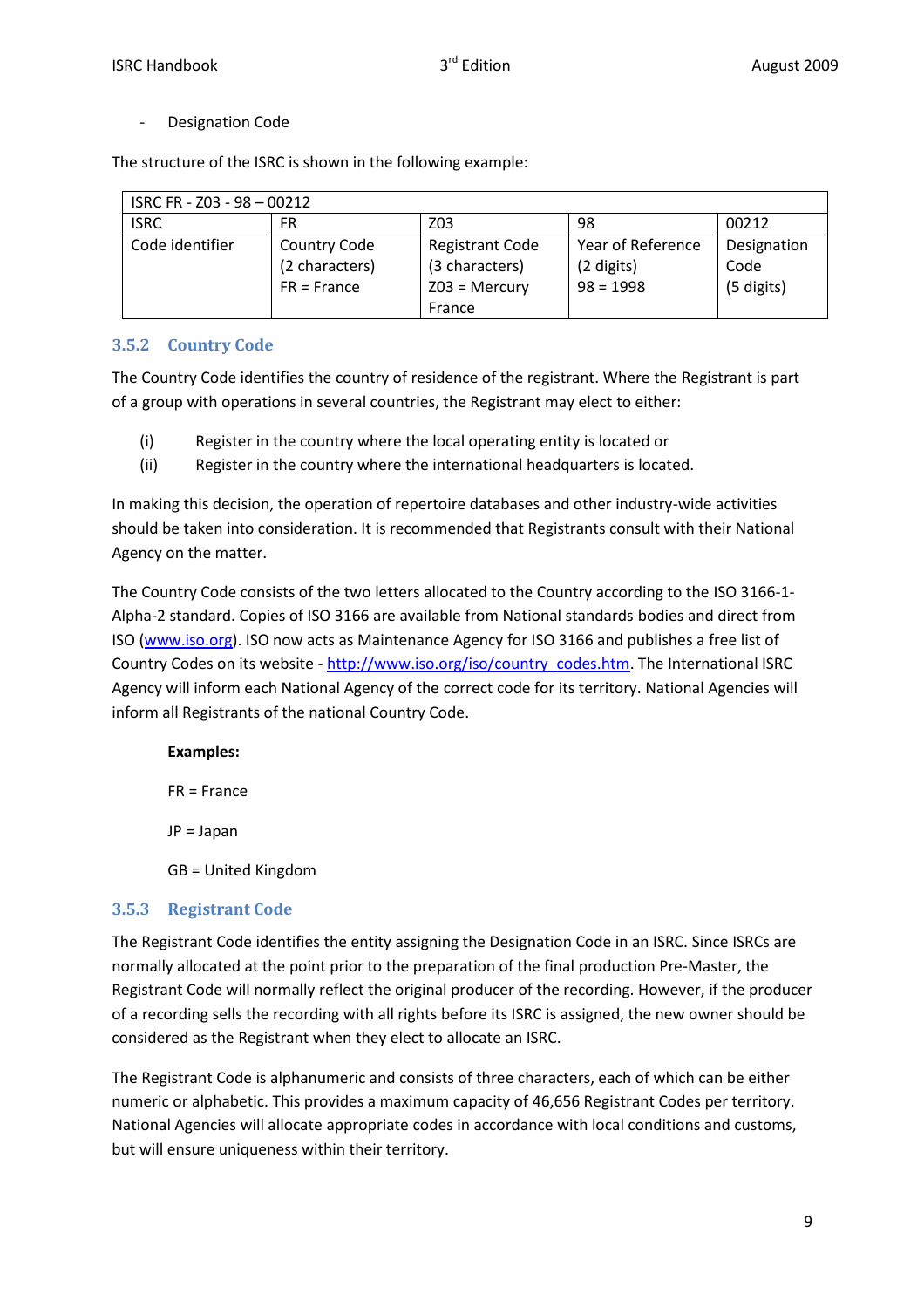The Registrant Code is assigned by National Agencies upon application by an entity wishing to allocate ISRCs. National ISRC Agencies should allocate a Registrant Code to all applicants without reference to their membership of, or standing with, the organization acting as National Agency. National Agencies may make a reasonable charge to cover their costs in allocating Registrant Codes, but should note that the usual practice has been to perform this function free of charge.

#### **3.5.4 Year of Reference Element**

The Year of Reference Element identifies the year in which the ISRC is allocated to the recording.

This allocation will normally take place in the year in which the preparation of the final production Pre-Master for the recording is finalised. The Year of Reference Code consists of the last two digits of the year in which the ISRC is allocated (see Section 4.8 Year of Reference).

Definitions of this field in earlier revisions of ISO 3901 and associated documentation referred to the year of recording. This practice is not conformant with ISO 3901: 2001 The use of the year of allocation facilitates maintaining uniqueness, as no reference to the list of ISRCs issued in previous years is needed to avoid issuing a duplicate code. The year of recording is important information but should be obtained from the metadata associated with the recording and not from the Year of Reference element itself

### **Examples:**

92 for 1992

00 for 2000

Although the Year of Reference element is only two digits in length, the 'Year 2000' ('Y2K') problem does not in practice arise with ISRC. (See Section 4.8 Year of Reference)

# **3.5.5 Designation Code**

The Designation Code consists of five digits assigned by the Registrant. Numbers for the Designation Code should preferably be assigned sequentially and care should be taken to ensure that the same Designation Codes are never re-used within one calendar year.

Registrants whose systems can ensure uniqueness are at liberty to assign Designation Codes in any manner they choose, for example by dividing the numeric range between business units.

The Designation Code must always be five-digits long. Where the Designation Code is less than five digits long, it should be packed from the left with zeros to make it five digits in length, for example,'00013'.

# **3.6 Distinction between Sound and Music Video Recordings**

As national legislation often differentiates between the administrations of rights in sound recordings and in music video recordings (for instance as phonograms or videograms), it is recommended that the procedures for assigning ISRC include a means of distinguishing between audio and audiovisual formats in order to facilitate rights management.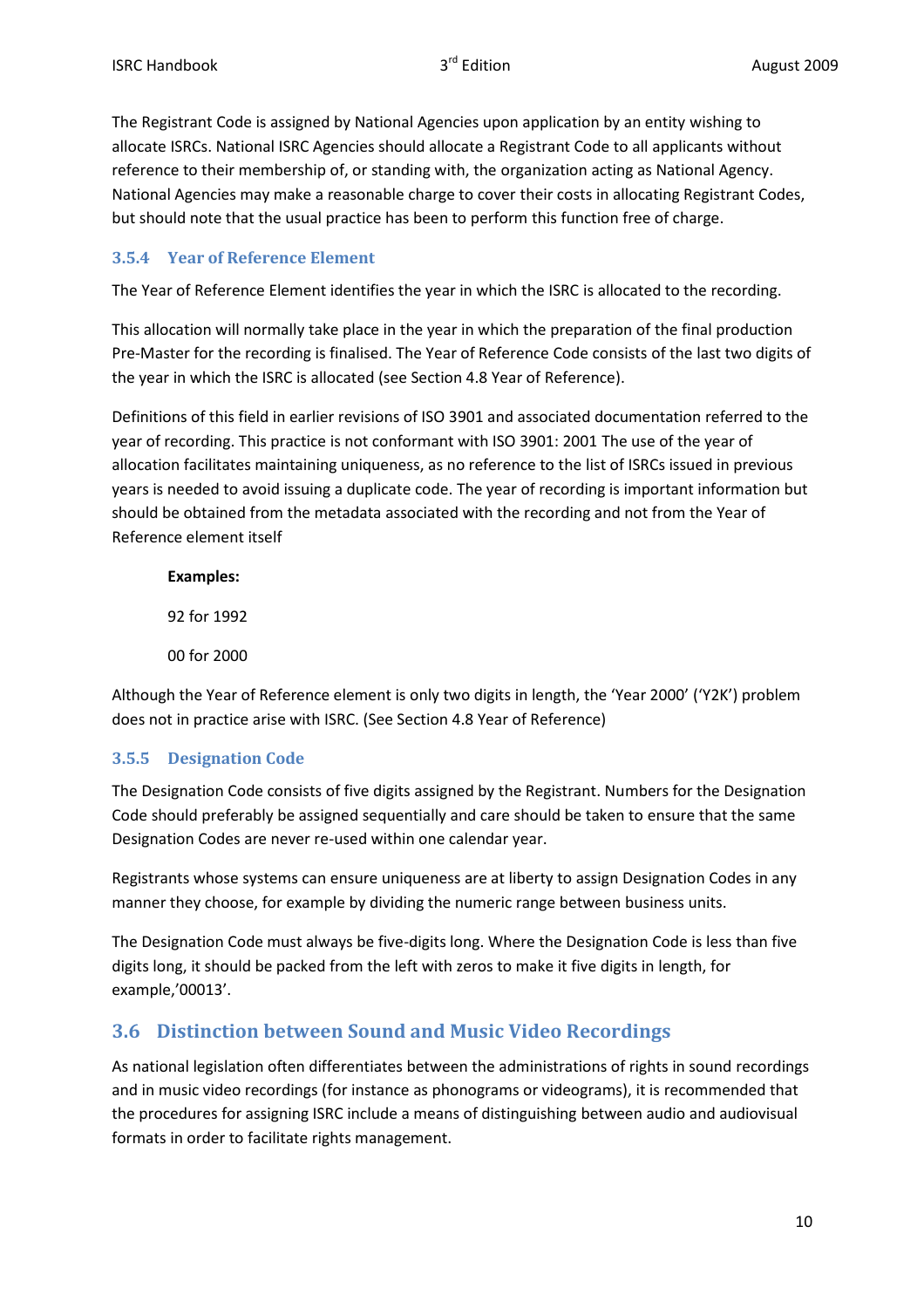Appointed ISRC agencies may decide on the appropriate method to administer this distinction. Two possible methods are:

1. Provided the Registrant Code is alphanumeric and consists of three characters, appointed ISRC agencies may administer this code to suit their requirements. For instance, companies, which produce both sound recordings and music videos, may be assigned separate Registrant Codes for each of those formats.

#### **Example:**

AA2 = Registrant Code used by 'Company X' in ISRC for sound recordings.

ZZ8 = Registrant Code used by 'Company X' in ISRC for music video recordings.

2. Information on the recording format can form part of the basic ISRC information that registrants add to repertoire databases (see Section 4.1.5 Registration in Repertoire Databases). This information can be made available to users of the system in an appropriate way, which allows them to identify whether an allocated ISRC refers to an audio or an audiovisual item.

Each agency should ensure, however, that the chosen method keeps the ISRC system with sufficient numbering capacity to serve the recording output of their territory.

# **3.7 Encoding of the ISRC**

The ISRC should be encoded in digital sound carriers in the pre-mastering or authoring process in accordance with the specification on the format used.

Therefore, the ISRC should be allocated in each recording when a Master is completed and the decision to release a recording has been made.

Normally the authoring system used will allow an ISRC to be associated with each track. Where this is not the case, the International ISRC Agency is able to approach manufacturers of such systems to promote the benefits for all parties of including ISRC capability. In the meanwhile, however, ISRCs should be assigned although the authoring system may not permit an ISRC to be associated with the track.

As new formats emerge, the International ISRC Agency will work with the industries concerned to ensure that ISRC can be accommodated on them.

# **3.7.1 Compact Disc**

In the case of Compact Discs the ISRCs and other PQ-data are encoded in the disc subcode (Q channel) in the disc mastering process. For this reason, ISRCs must be encoded for each track in the Pre-Master for CD. The ISRC codes, together with the Digital Copy Prohibited flag (if appropriate), and the relevant point of sale code, such as EAN/UPC should be inserted on the Pre-Master during the pre-mastering process from the original Master.

#### **3.7.2 Mini-Disc**

The process for Mini-Disc is very similar to that for Compact Disc.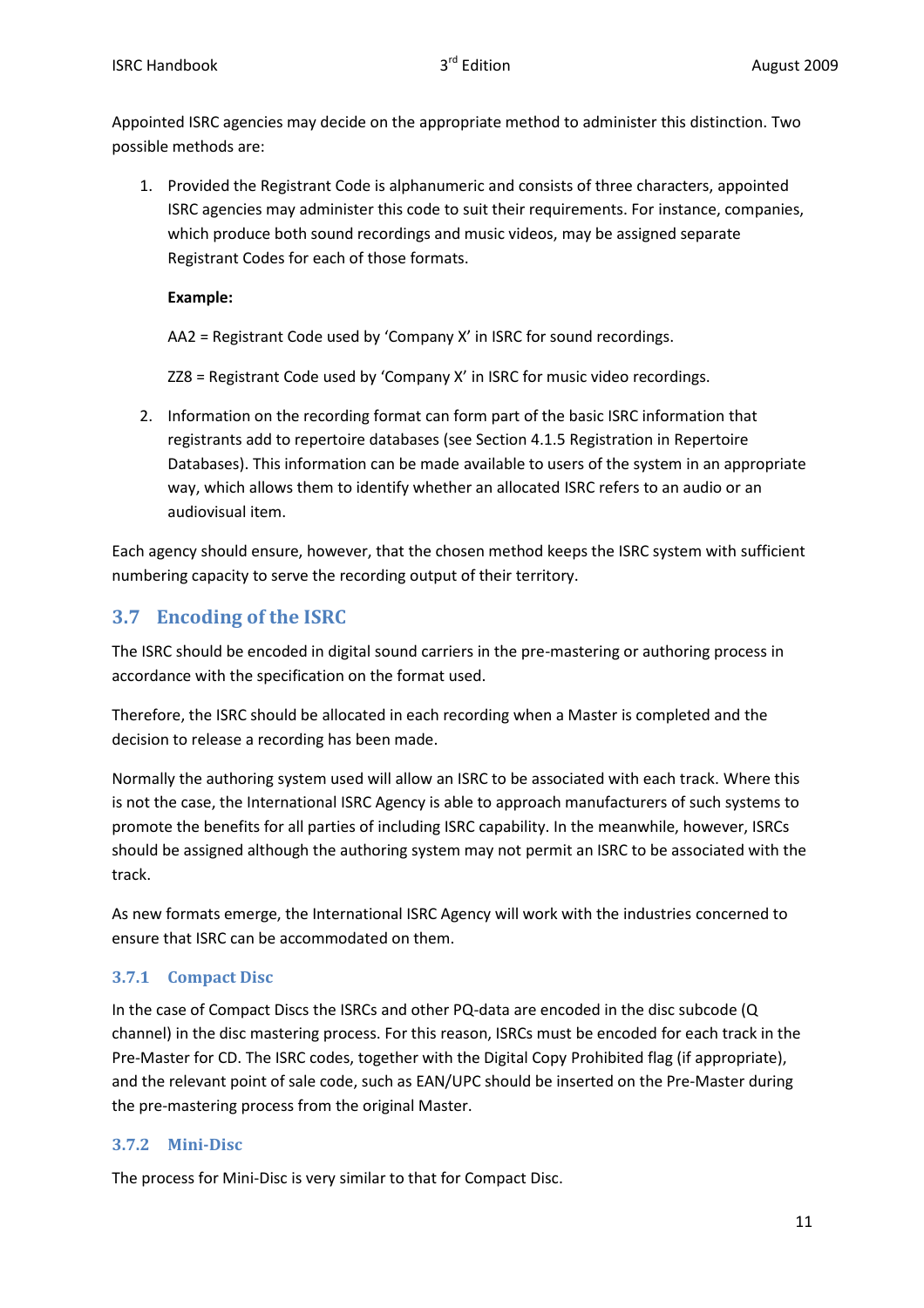#### **3.7.3 DVD-Audio**

In DVD-Audio, the ISRC is contained in the packet headers of an audio stream and can be included by authoring systems.

#### **3.7.4 DVD-Video**

DVD-Video has a similar structure to DVD-Audio and the ISRC can be added by authoring systems.

#### **3.7.5 Super Audio CD**

For the SACD (Super Audio CD) format, the ISRC coding specification is contained in the SACD System description Part 2, Audio Specification. It states that the ISRC and Genre List must be present in the area called "Area TOC", which contains information for each track. The SACD specification recommends that the ISRC is present but if none is assigned, the NUL code (00h) is automatically used.

### **3.7.6 VHS Music Video and other analogue tape formats**

Being an analogue format, there is no clear place to carry ISRC information. Where music videos are provided to broadcasters, it is recommended that they should carry an ISRC number on the time clock before the video and documentation accompanying the video.

### **3.7.7 Electronically Distributed Music**

Most formats for electronically distributed music allow the inclusion of an ISRC, which can be inserted by authoring software.

Where electronically distributed formats include several tracks, the ISRC of each track should be associated with it in the metadata of the file.

#### **3.7.8 MP3s**

The MP3 format does allow rights management information like ISRC to be included however it is rarely used. What is used is the ID3 system of tags, which is not part of the international standard, but does enable ISRC to be encoded.

It is therefore recommended that an ISRC be encoded into an ID3 tag.

# **4 Implementation Guidelines**

# **4.1 Principles**

#### **4.1.1 Creative Input**

A separate ISRC must be assigned to every different track of a recording where there has been new creative or artistic input but not to an unchanged track when it is reused on a new album of recordings.

#### **4.1.2 Separate Exploitation**

If at any time in the future the asset may be separately exploited, and this does not necessarily imply monetary value, then an ISRC should be allocated. Examples include: 30-second clips, hidden tracks,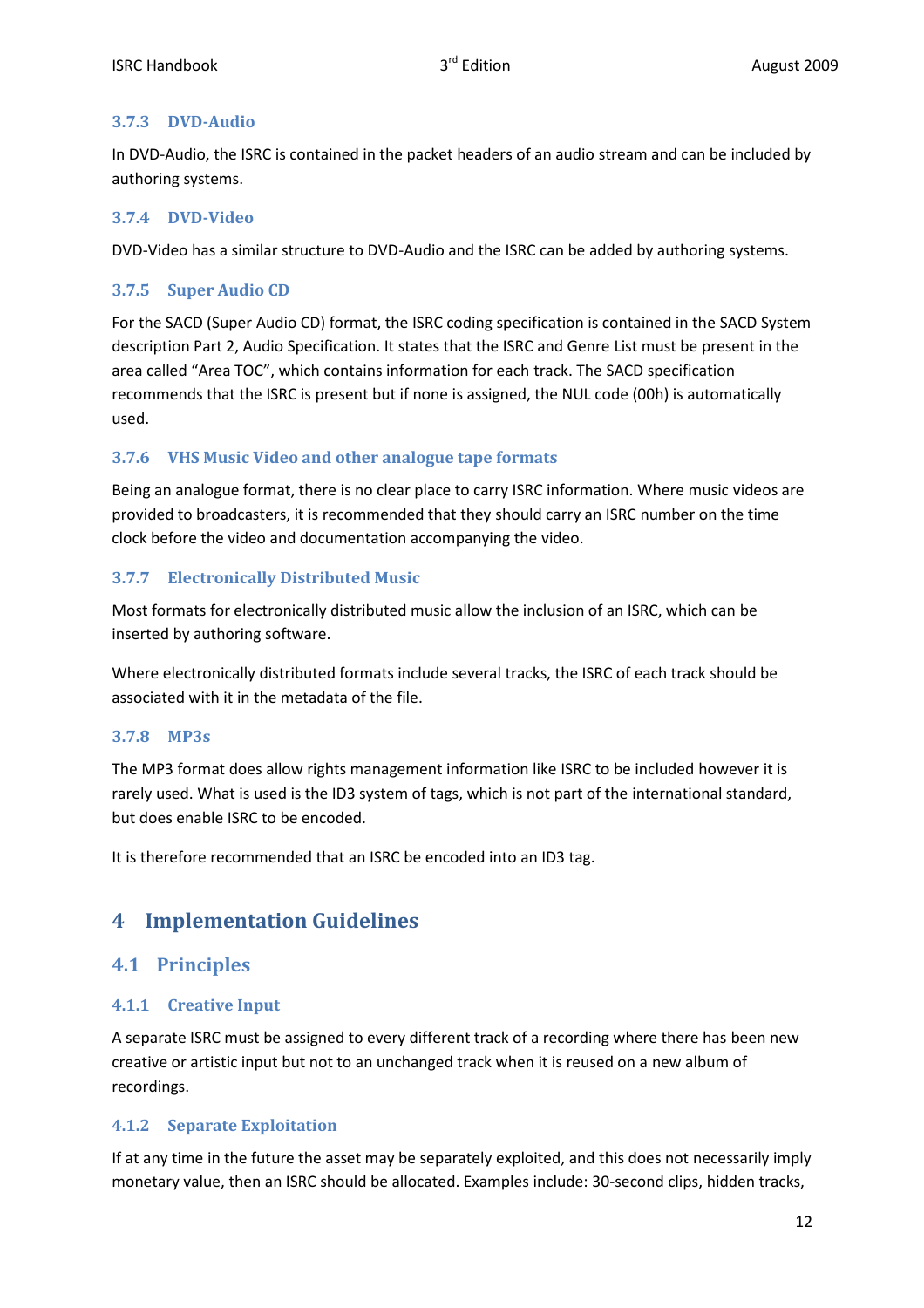interludes, callouts, and skits. These various examples will be dealt with individually in Section 4.9.4 Special Cases

#### **4.1.3 No re-use**

In order to guarantee the unique and unambiguous identification of a recording, an ISRC once allocated must under no circumstances be re-used. It is recognised that, owing to technical errors, numbers will be incorrectly assigned. If this happens the number must be deleted from the list of usable numbers and must not be assigned to another recording.

Registrants should advise the National Agency, repertoire databases and all relevant business partners of the numbers thus deleted and of the recordings to which they were erroneously assigned.

A new ISRC should be assigned whenever a recording has been re-issued in a revised or fully remastered form. Also see Sections 4.9.1Re-mixes/ Edits / Session Takes and 4.9.10 Re-mastering.

#### **4.1.4 Format Independence**

A single ISRC is used for each unchanged recording regardless of the format in which it is released.

### **4.1.5 Registration in Repertoire Databases**

Whilst there is no obligation in ISO3901: 2001 to keep records (beyond those needed to ensure uniqueness), nor to register the assignment with the National Agency or any other body, there is little value in the ISRC system without such records being kept and comprehensive databases being maintained. It is therefore strongly recommended that Registrants keep good records and ensure that the details of the recording (the metadata) and the ISRC allocated, are included in relevant repertoire databases. The International ISRC Agency can provide advice on the appropriate database in particular circumstances.

Work has begun on standardising a minimum metadata set. This is being done by the International ISRC Agency, in co-operation with users and the National Agencies, once completed it will be contained in Chapter 5.

# **4.2 Administration**

# **4.2.1 Administration by National Agencies**

The ISRC System is open to all bona fide producers of sound and music video recordings: this includes individuals as well as corporations. If an Agency receives an application from an entity that they are unsure about, it is recommended that it get in touch with the Applicant and check to make sure that they really do understand what the ISRC System is for and what their obligations are (see Section 4.2.2 Administration by Registrants).

If once these checks have been made, and the National Agency is convinced that the Applicant is not a bona fide producer, the International Agency should be informed so that it can (a) deal with enquiries related to the refusal and (b) monitor the number of such occurrences.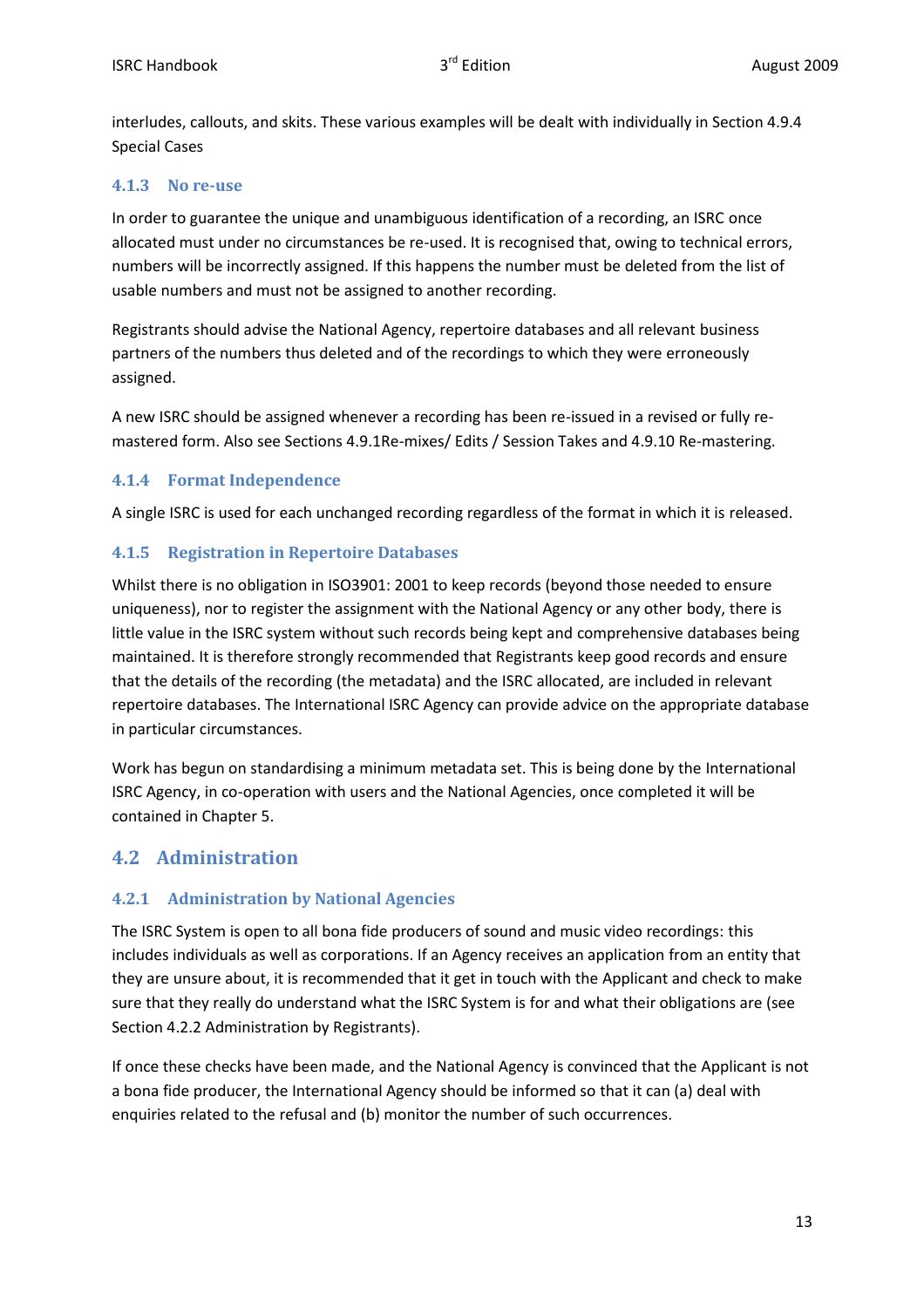#### **4.2.2 Administration by Registrants**

A Registrant is responsible for assigning the Designation Code (see Section 3.5.5 Designation Code).

Registrants can only assign ISRCs once issued with a Registrant Code from the National ISRC Agency (or the International ISRC Agency, where appropriate) for their territory, please see Appendix one: List of agencies or www.ifpi.org/isrc for a list of those Agencies.

The owner of the recording may make arrangements with another body to issue ISRCs on its behalf. If they do this they should ensure that uniqueness is maintained and that details of the recording are supplied to a relevant repertoire database.

The ISRC should be included in all relevant documentation concerning the rights in a recording and their licensing.

A Registrant must ensure that a competent person is responsible for the assignment of ISRC and the application of the pertinent regulations.

A Registrant must keep a register of all ISRCs that have been assigned.

# **4.3 Examples of the application of an ISRC**

#### **Example 1. New recording:**

For an album comprising ten recordings taken from masters of recordings completed in 1991, where an ISRC is assigned upon the completion of the recordings in that year.

ISRC FR-Z03-91-01231 (Recording No 1)

ISRC FR-Z03-91-01232 (Recording No 2)

ISRC FR-Z03-91-01233 (Recording No 3)

and so on through to ...

ISRC FR-Z03-91-01240 (Recording No 10)

#### **Example 2. Compilation:**

For compiling a new album using previously released recordings

Examples of using complete recordings in their entirety

ISRC FR-Z03-91-01234 (Recording No 1)

ISRC FR-Z03-90-02345 (Recording No 2)

ISRC FR-Z03-89-03456 (Recording No 3)

and so on through to ...

ISRC FR-Z03-88-06789 (Recording No 10)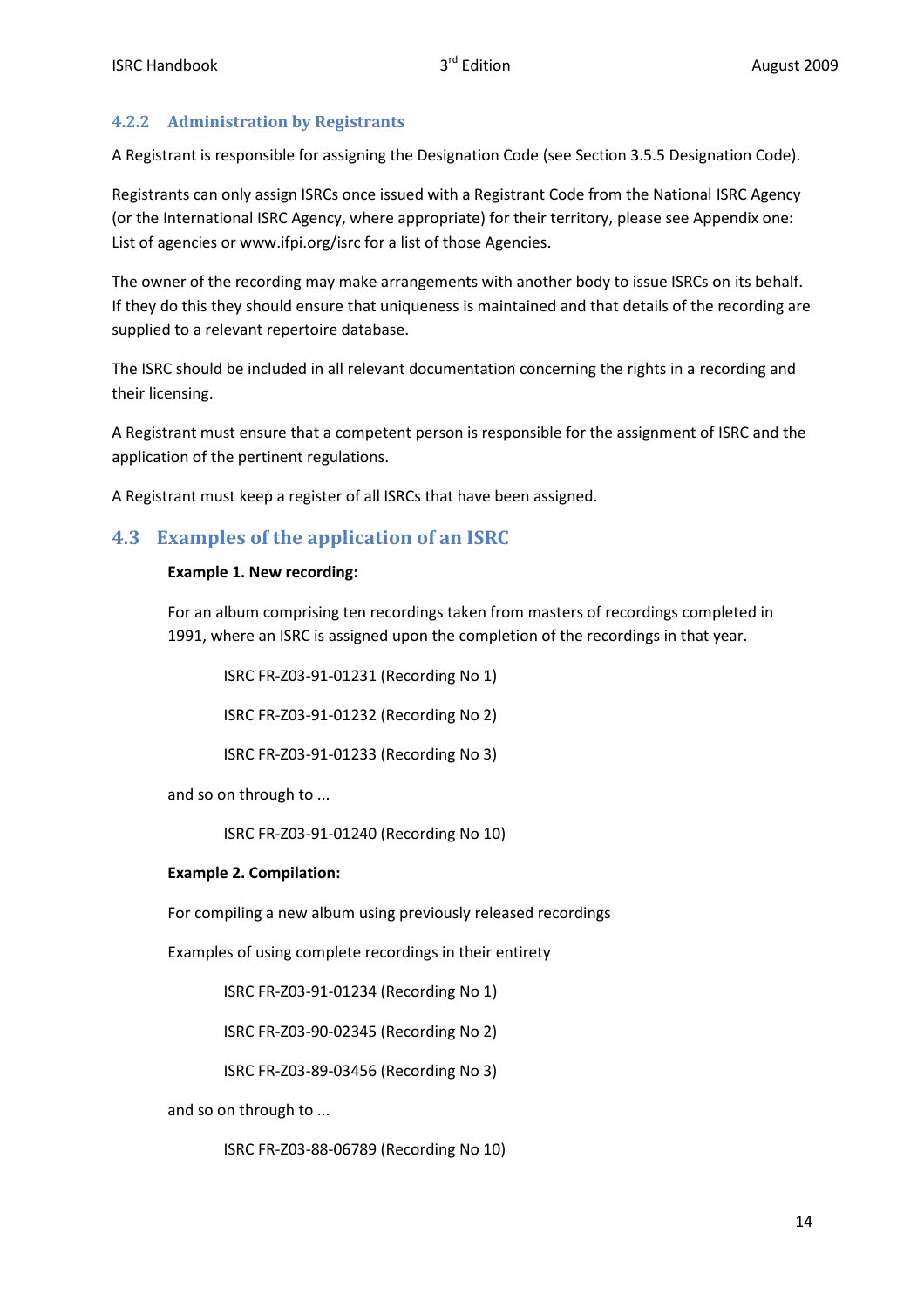It should be noted that ISRCs allocated in previous years are to be retained new ISRCs should not be assigned to the recordings.

#### **4.4 Associated Video Assets**

As well as using the ISRC to identify sound recordings and music video recordings, ISRC may be used to identify audio and audiovisual material:

- which is closely associated with a released sound recording or short form music video,
- which is released in association with it, and
- where a musical performance does not form a substantial part of the content (for example, interviews, documentary material, etc.)

Registrants taking advantage of this provision are required to ensure that such material can be clearly identified in metadata provided to repertoire databases.

# **4.5 Concert Videos**

Where a video of an entire concert is issued (either on a retail product, electronically distributed or for broadcast) the recording should normally be identified by an ISRC.

If parts of that recording are then subsequently exploited as a sound recording, music video recording or a other video asset (see Section 4.4 Associated Video Assets) then separate ISRCs should be assigned to the parts that are separately exploited.

# **4.6 Copyright Expired Recordings**

An ISRC should be assigned to recordings even where copyright has expired.

A recording that is in the public domain in one country may be protected in another. Without the ISRC it would be impossible to track such a recording's exploitation. Even if rights in the recording have expired, obligations to authors and publishers may still exist. And finally a situation could occur as it did in the UK in 1988, where expired rights could be resurrected by a term extension. Without the ISRC it would be impossible to track exploitation of recordings in these circumstances.

# **4.7 Multi-Channel Re-mixes**

A multi-channel mix of a track should have a different ISRC from the stereo mix of the same material.

#### **Example:**

A 5.1 mix and a stereo mix of the same 48 track master tape (the "multi-track") should have different ISRCs even if done by the same person at the same time.

However, where the stereo track is derived from the multi-channel by a simple mix-down process in the consumer equipment, then a new ISRC should not be assigned.

#### **Example:**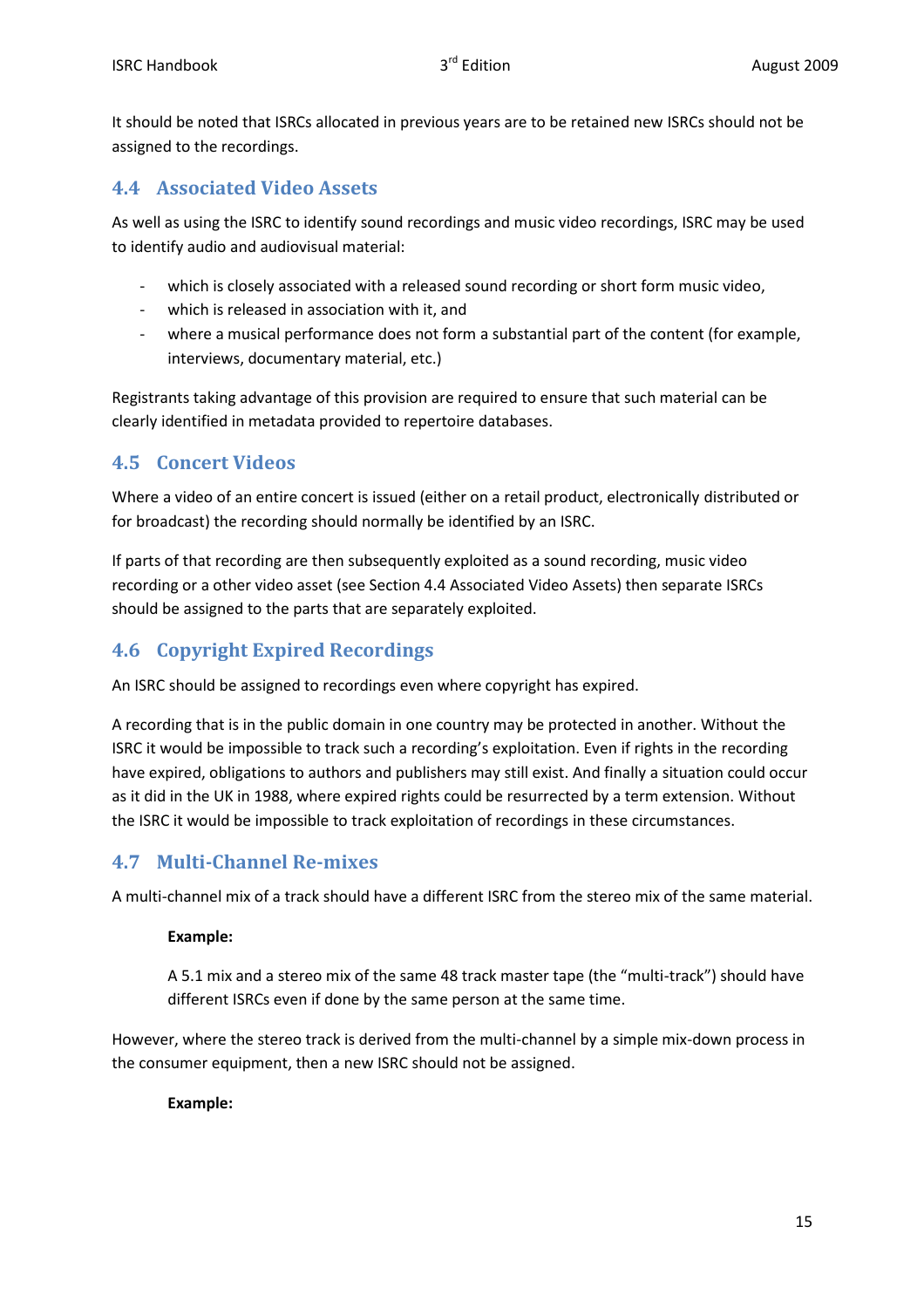A stereo track on a DVD-Audio disc that is in fact derived from the 5.1 track on the disc by applying static coefficients (i.e., left = 0.7 left front + 0.5 centre + 0.2 left surround – 0.1 right surround) should have the same ISRC as the 5.1 channel track.

In general audio processing in consumer equipment does not justify assignment of a new ISRC, even if the controls to turn on and off the processing are carried with the original recording.

#### **Example:**

A track intended for headphone listening, which is processed in the consumer equipment from a 5.1 track should have the same ISRC as the 5.1.

Where the same mix is delivered using different technologies whether on the same carrier or different carriers, the same ISRC should be used.

#### **Example:**

Where the same multi-channel track appears on a DVD disc for playback in both audio and video players (in Pulse Code Modulation (PCM)/Meridian Lossless Packing (MLP) and Dolby Digital/AC3 respectively), the same ISRC should be used. However, with these technologies, the mixes may be different - because, for example, unlike PCM/MLP, Dolby Digital bandlimits the ".1" channel. Different ISRCs should then be applied.

### **4.7.1 Record Keeping**

It is the responsibility of the Registrant to ensure that their records distinguish between different versions of the same material for multi-channel mixes in the same ways they do for different 'takes' of the same material.

#### **4.7.2 Encoding onto carriers**

It is recognised that some carriers do not allow for different ISRCs to be associated with different mixes of the same material. In this case, the registrant should allocate the different ISRCs, but only one ISRC should be applied to the carrier in question. The International ISRC Agency will recommend a procedure for these circumstances.

#### **4.7.3 Year of Reference**

In accordance with the current recommendations, the Year of Reference element should reflect the year of allocation of the ISRC. Thus when an ISRC is assigned to a multi channel mix of material previously released the year of reference used for the multi channel mix should be the year that the ISRC is allocated.

# **4.8 Year of Reference**

The Year of Reference element should reflect the year of allocation of the ISRC. Thus a track that was originally released in 1996 but not assigned an ISRC until 2001 should have a 2001 Year of Reference ("01"). The year of reference does not have any copyright significance, and the Year of Reference in an ISRC should be allocated as the current year.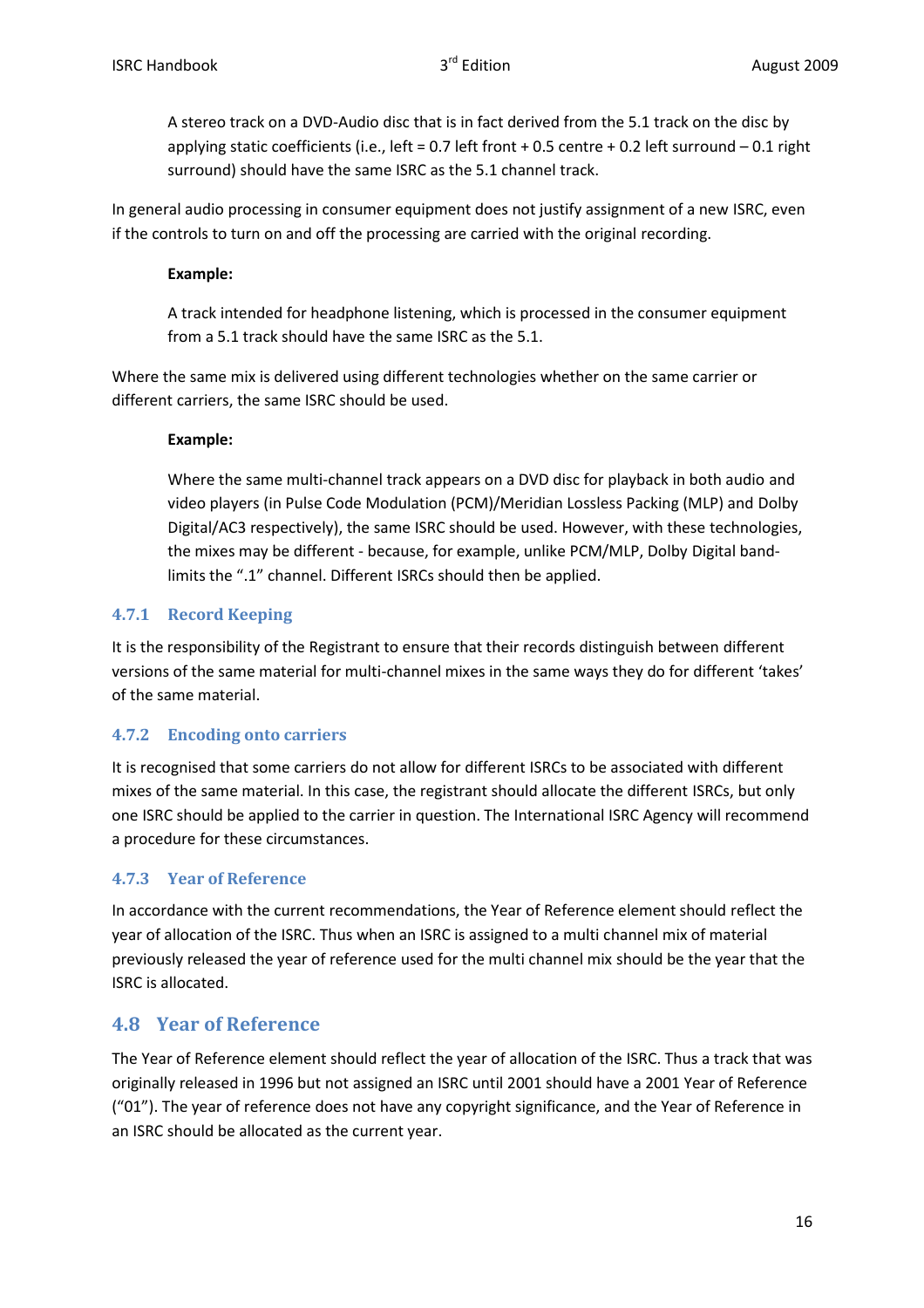In addition, while the year of reference is only two digits, there is no Year 2000 ('Y2K') problem with the ISRC. The ISRC system's Year 2000 problem will not occur until the year 2040 because even under previous recommendations that the Year element of an ISRC should represent the year of recording, there was a recommendation that years earlier than 1940 should not be used. There are a small number of recordings that were nevertheless issued with ISRCs that represent years before 1940 and the International ISRC Agency and the National Agencies concerned are working on recommendations to avoid problems with duplication. These will be included in a future release of this Handbook.

# **4.9 Recommendations in Particular Circumstances**

The following recommendations are made by the International ISRC Agency after consultation with users and National Agencies.

#### **4.9.1 Re-mixes/ Edits / Session Takes**

If multiple sound recordings are produced in the same recording session with or without any change in orchestration, arrangement, or artist and if they are preserved or turned into commercial products, each recording shall be encoded with a new ISRC.

A new ISRC shall be assigned to each re-mix, edit or new version of a recording.

It is recommended that the Registrant associate in its database the ISRC numbers of the original recordings used in the remixing.

#### **4.9.2 Changes in the playing time**

The playing time of a recording is an important characteristic as it is used for product design and also as a basic element for the calculation of fees by copyright authorities, broadcasting stations and the owner of the rights.

If the playing time is changed a new ISRC shall be allocated.

The following rules should be applied in determining whether a new ISRC is to be allocated.

- A record begins with the first recorded modulation and ends with the last recorded modulation.
- Deviations in the playing time, resulting from different measuring methods or changes in fade and which have no influence on existing legal rights, should not result in the allocation of a new ISRC.
- When a change of duration is intended 'musically or artistically', a new ISRC should be allocated. The recommended threshold is 10 seconds.

#### **4.9.3 Special Cases**

A separate ISRC should be assigned to any new (and different) version of a recording (see Section 4.9.1 Re-mixes/ Edits / Session Takes), which will be exploited regardless of the nature of this exploitation. Specific guidance in particular cases appear below.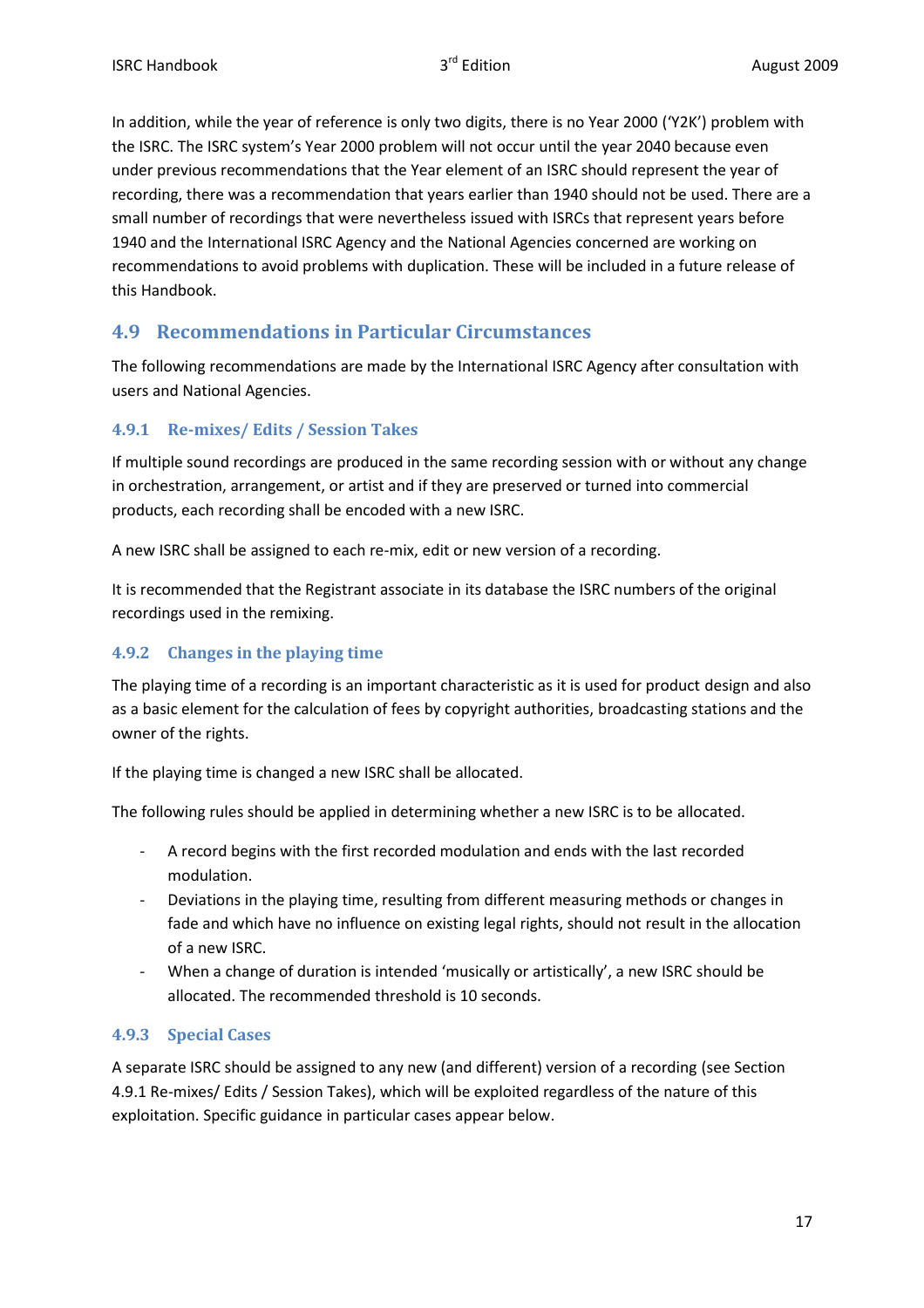#### *4.9.3.1 30-second clips*

As even 30-second clips need to be licensed, they can be 'separately exploited' (see Section 4.1.2 Separate Exploitation). Therefore they should be allocated a distinct ISRC.

#### *4.9.3.2 Hidden Tracks*

Although currently it is not possible technically to embed an ISRC into a hidden track on a Compact Disc, it is nevertheless recommended that an ISRC be assigned.

#### *4.9.3.3 Interludes*

These are brief tracks that contain music and/or speaking and are generally put between songs on a pop or urban album. Found on commercial and promotional product, they sometimes get their own skip number and sometimes they are attached to the track that follows. If these can be separately exploited, an ISRC should be assigned.

#### *4.9.3.4 Callouts*

These are excerpts of existing songs; they are used as the "hook" or the catchy part of a recording and are generally used on pop promotional product. Ranging from a few seconds to almost a minute, they given their own skip number. If these can be separately exploited, an ISRC should be assigned.

#### *4.9.3.5 Skits*

When a skit is primarily music or music-related and can be separately exploited, an ISRC should be assigned.

#### *4.9.3.6 Interviews*

Assignment of an ISRC depends on whether the Registrant may separately exploit the work in the future. If the answer is yes, then an ISRC should be assigned.

#### **4.9.4 Compilations (pot-pourris)**

When previously released recordings are compiled, ISRCs shall be used as follows:

- If previously released recordings are used in their entirety and unchanged, the original ISRCs shall be used.
- If previously released recordings are used partially, i.e. faded in or out, a new ISRC should be assigned. The duration of the fade must exceed the recommended threshold of 10 seconds.

#### **4.9.5 Allocation of ISRC to existing recordings**

Recordings, which have not been assigned ISRCs, should be provided with an ISRC by the present owner of the rights to such recordings, prior to a re-release. In these cases, the Registrant Code will be that of the present owner of the rights.

#### **4.9.6 Restoration of historical recordings**

Re-mastering and editing technologies (including re-pitching, re-equalising, de-noising, de-clicking, etc.) offer many ways of processing historical recordings in order that they meet contemporary quality standards. When a full restoration of sound quality is carried out, the processed recording is to be considered a separate recording and thus obtain a new ISRC.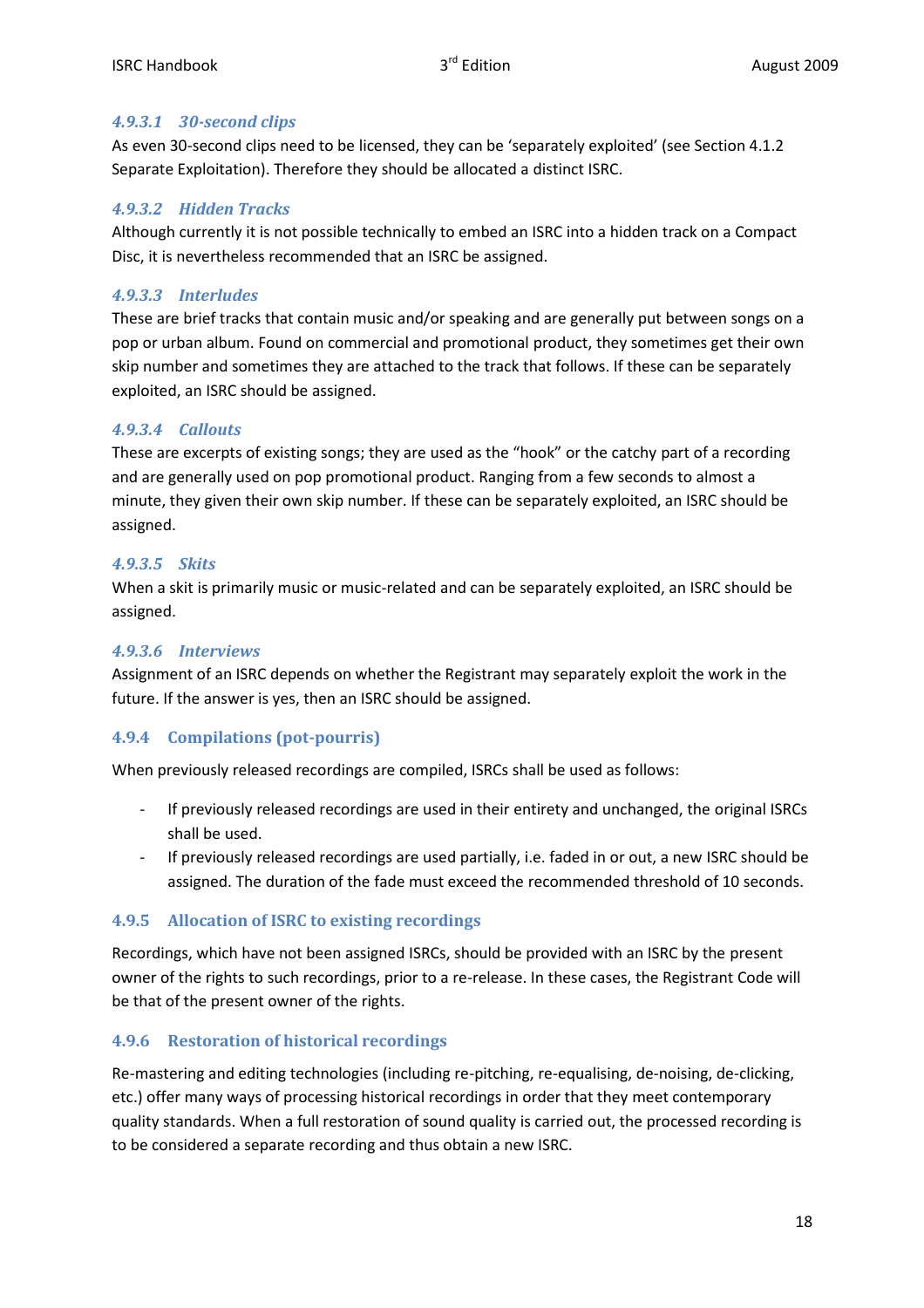#### **4.9.7 Recordings sold, licensed to /or distributed by agents.**

The ISRC must be retained irrespective of when or by whom the recording is manufactured, distributed or sold.

#### **4.9.8 Licensed repertoire**

ISRC numbers have to originate from the licensor and have to bear the licensor's registrant code. It is the duty of the licensee to inform the licensor how to obtain a registrant code if none exists. Where the licensor is unable or unwilling to assign an ISRC, National ISRC Agencies are able to authorise the licensee to assign an ISRC. Full details are contained in the ISRC Bulletin 2007/02 on the ISRC website (www.ifpi.org/isrc).

#### **4.9.9 Split deals**

The entities involved in the split ownership must agree on which one will be responsible for allocating the single ISRC used to identify the track. The unique numbering of a recording worldwide must be ensured.

Repertoire databases, other users and collecting societies (where applicable) should be notified of the rights ownership for their given territory. The use of a Registrant Code in conjunction with a particular Country Code does not indicate rights ownership in that or any other territory.

#### **4.9.10 Re-mastering**

When a track is re-mastered for the purpose of reproduction on a new carrier without restoration of sound quality (also see Section 4.9.1 Re-mixes/ Edits / Takes), then no new ISRC is required.

It is nevertheless the Registrant's responsibility to decide where to draw the line between sound restoration (full re-mastering) and simple re-mastering.

#### **4.9.11 Classical Repertoire**

In classical music, the performers often vary from movement to movement (for example Handel's Messiah) and increasingly the individual movements are being broadcast. To date many such movements are not identified with separate ISRCs. In some territories the entire piece of music is identified with one ISRC and then the individual movements are identified with other ISRCs, which are then linked in the relevant database systems.

Because the rights often vary from movement to movement, it is recommended that separate ISRCs be allocated to each part (e.g. track) of a composite recording as well as an overall ISRC to the recording as a whole. However, where all of the parts of the classical piece may be separately exploited, a Registrant may opt to assign ISRCs solely to the parts of the classical work but not to assign an ISRC to the entire classical work.

Implementations (assigning an ISRC only to the whole recording) may continue but the above recommendation should be implemented as soon as possible.

#### **4.9.12 Ring Sounds**

If the rights holder needs to unambiguously identify, clips of digitised audio files, known as ring sounds that are used on mobile phones it is recommended that an ISRC be assigned to them.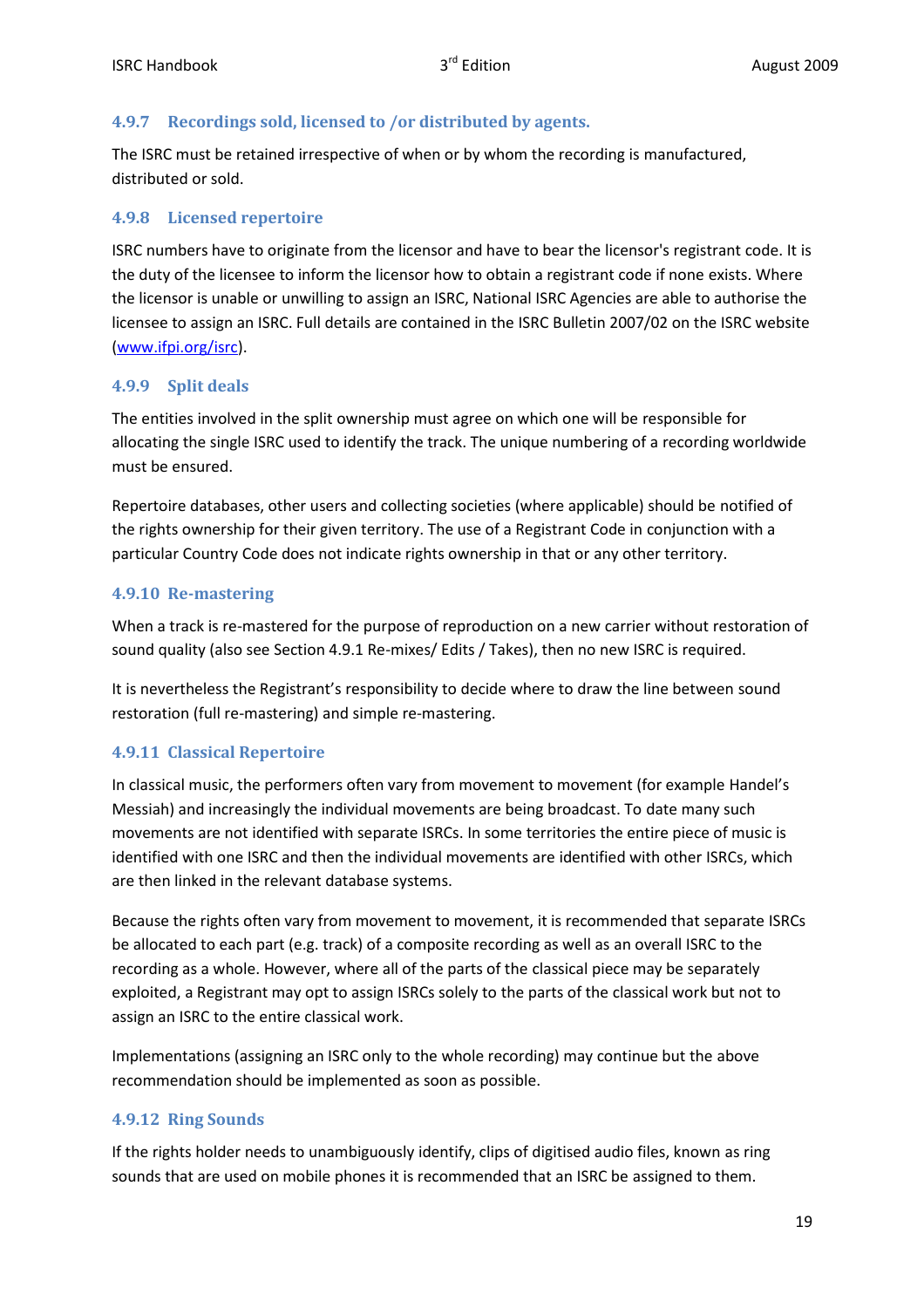Provided that the integrity of the system is not damaged, users are free to use ISRC in other ways. So if the exact clip used is not regarded as important, the clip might be described as '30-second clip from ISRC GB-XX1-02-12345'. If the exact clip is important, it can be described as '0m36s to 1m06s from ISRC GB-XX1-02-12345'.

# **4.10 ISRC Implementation in Software**

Where computer software displays an ISRC it should separate the four elements with hyphens (see Section 3.5.1 General). Unless the context makes this unnecessary (such as tabular presentation) it should precede the code with characters 'ISRC.

Where computer software accepts input from a user, it can helpfully accept the four elements and present these to the users with their separating hyphens. Software writers are encouraged to allow the user definable defaults for the Country Code and Registrant Code elements, to offer a current year default to the Year of Reference element and to allow sequential allocating of Designation Codes. Insertion of allocated ISRCs into a local database may be of considerable assistance to the users. Automatic registration in appropriate repertoire databases (see Section 4.1.5 Registration in Repertoire Databases) is also encouraged.

# **5 MINIMUM METADATA REQUIREMENTS**

As noted in Section 4.1.5 Registration in Repertoire Databases to obtain the greatest benefit from the ISRC system, Registrants should ensure that details of the recording are supplied to an appropriate repertoire database. The administrators of such databases will specify their requirements for data to ensure unique identification of recordings but a minimum set of such data will be specified by the International ISRC Agency.

This section will be revised in the future to include the specification of this minimum data set.

# **6 DATA INTERCHANGE STANDARDS**

Over the last four years there have been a number of projects looking at developing standards for the exchange of information about recordings, these have included:

- Music Industry Integrated Identifiers Project (MI3P) an initiative of IFPI and RIAA (Recording Industry Association of America) together with the music rights societies, represented by BIEM and CISAC;
- Moving Pictures Expert Group MPEG-21 Digital Item Declaration.
- MUSE Digital Media Communication System a European Commission funded project for the development of standards to aid data interchange between various parties in the value chain.

In the next twelve months, the International ISRC Agency, in co-operation with users and the National Agencies will continue to work towards building data interchange standards for repertoire information.

This section will be revised in the future to include a description of those data interchange standards.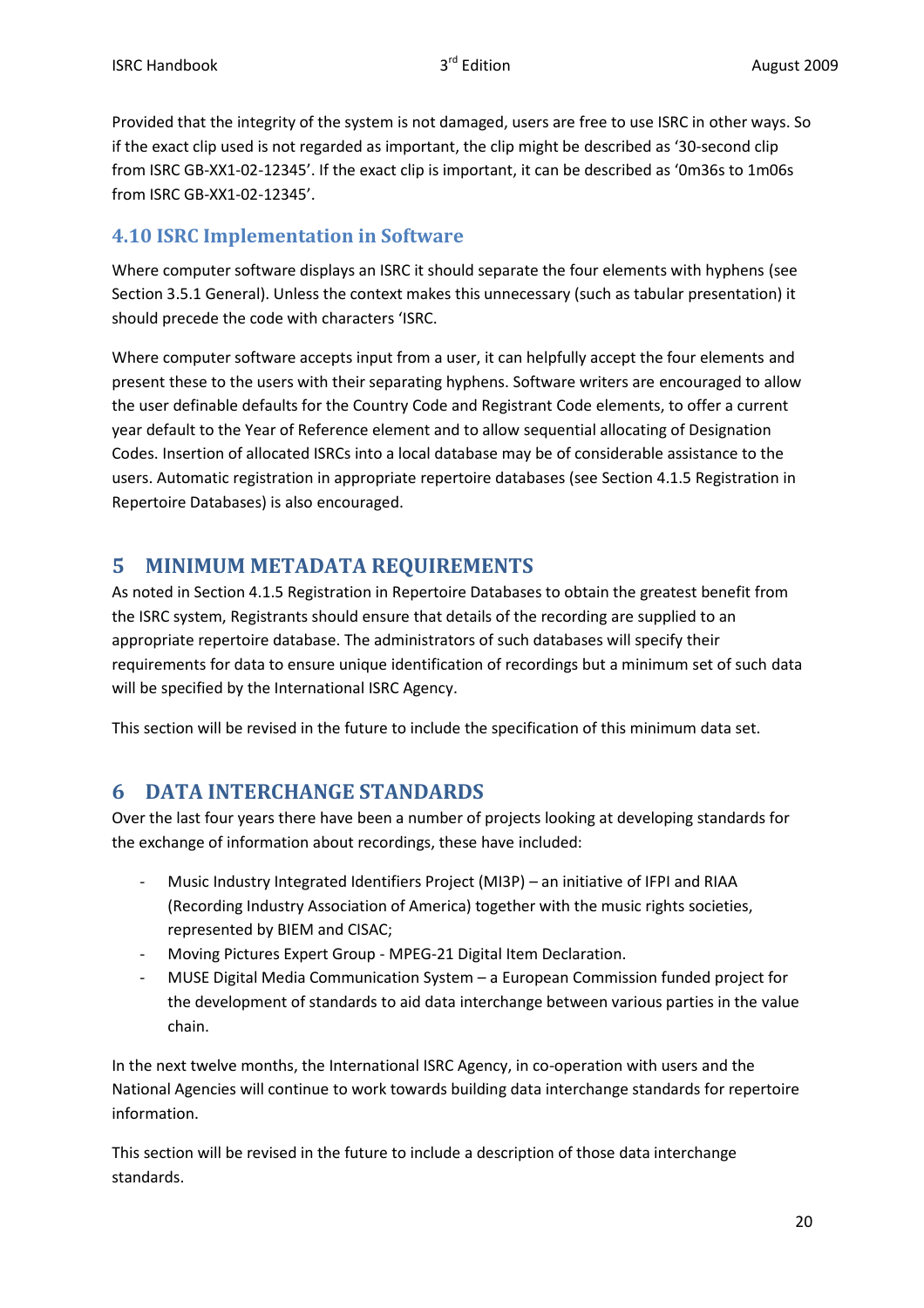# **7 NATIONAL AGENCY APPOINTMENT AND OBLIGATIONS**

# **7.1 Procedure for the Appointment of National Agencies**

Since its appointment in 1989 as the International Registration Authority for the International Standard Recording Code (ISRC) by ISO (International Organisation for Standardisation), IFPI Secretariat has appointed 49 national ISRC Agencies.

A complete list of these is available at www.ifpi.org/isrc

The responsibilities of National ISRC Agencies are contained in Section 3.4.2. National Administration.

Once an entity has decided that it would like to be appointed as a National ISRC Agency, the following procedure applies:

- 1. The entity wishing to become a National ISRC Agency should apply to the International Registration Authority (IFPI Secretariat), using a standard form (See Appendix Two – Application for appointment of National ISRC Agencies) giving full contact details, a rationale for why it should be appointed and its capability to fulfil the role.
- 2. The International Registration Authority (IFPI Secretariat) will mail a skeleton of the application to other national agencies, and local recording industry members (if the applicant is not their trade association). It will take representations, make appropriate enquiries and recommend acceptance or rejection.
- 3. Once a decision has been made, this will be communicated as above and made public on the IFPI website (www.ifpi.org/isrc) for a period of 14 days for comments, after which an unopposed decision will become final.
- 4. Substantive objections from an applicant to a provisional rejection or from another party to a provisional acceptance will be referred to an appeal panel consisting of the CEO of IFPI, the Secretary of ISO TC46/SC9 (the standards committee dealing with the ISRC) and an independent expert agreed by the first two members. The appeal panel will take into account local conditions in the relevant territory and the smooth operation of the international ISRC system in making its decision, which will be final.
- 5. Names of successful applicants will be published on the IFPI web site.

# **7.2 Process for Reporting By National Agencies**

According to ISO 3901, National ISRC Agencies are obliged to report once a year, to the International ISRC Agency (IFPI Secretariat), on the implementation of the ISRC in their region/territory. These are to be sent electronically in a standard format.

In April of each year, the National ISRC Agencies are to provide the International ISRC Agency with the following information for all registrant codes they have issued (whether or not in current use).

| Country | Registrant | Audio or     | Registrant     | <b>Department</b> | Date        |
|---------|------------|--------------|----------------|-------------------|-------------|
| Code    | Code       | <b>Video</b> | Name and       | or Person         | Registrant  |
|         |            |              | <b>Address</b> | to Contact        | Code Issued |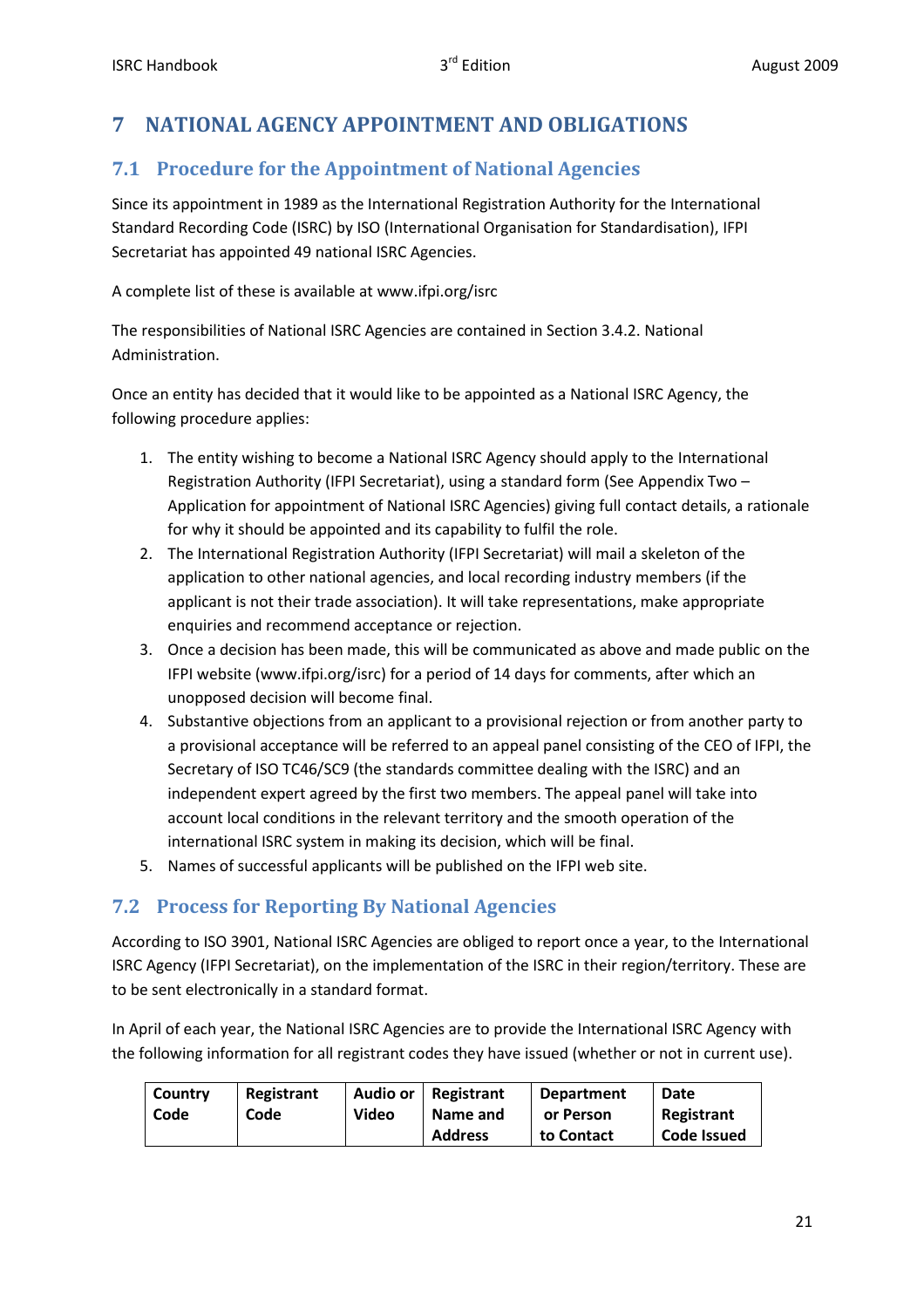The data should be supplied preferably in an Excel spreadsheet (.xls), otherwise a comma separated value file (.csv). Any other format for data submission must first be approved by the International ISRC Agency.

At the same time information will also be requested that will form the basis of an Annual Review, that will be published each June and sent to ISO in accordance with ISO 3901 and be used for general promotion purposes. The data required for this publication may change each year, but its purpose is to foster greater interest and positive participation in the use of ISRC and to illustrate best practice as well as to highlight initiatives undertaken to further the implementation of the ISRC system worldwide.

# **8 GLOSSARY OF TERMS**

This glossary lists key terms, which are used in a specific way in this document and within the ISRC System. It will be kept as concise as possible but will be used to define new terms in away that avoids duplicate or overlapping definitions.

| Term                        | Definition or synonymous term(s)                |
|-----------------------------|-------------------------------------------------|
| Applicant                   | Any entity, including an individual that        |
|                             | produces sound and/or music video               |
|                             | recordings and is seeking a Registrant Code     |
|                             | from an ISRC Agency                             |
| <b>CD</b>                   | Compact Disc - one digital format that an       |
|                             | ISRC can be encoded into.                       |
| <b>Designation Code</b>     | Fourth element of the ISRC identifier. Five-    |
|                             | digit unique reference used to distinguish      |
|                             | each track.                                     |
| <b>DVD</b>                  | Informally known as Digital Video Disc or       |
|                             | Digital Versatile Disc. An optical disc storage |
|                             | technology and format that an ISRC can be       |
|                             | encoded into.                                   |
| DVD-A                       | DVD - Audio. An application format of DVD.      |
| <b>DVD-AR</b>               | DVD - Audio Recordable. An application          |
|                             | format of DVD.                                  |
| <b>International Agency</b> | International Federation of the Phonographic    |
|                             | Industry (IFPI) appointed by ISO to oversee     |
|                             | the ISRC System globally; performs the role     |
|                             | of National Agency in regions or territories    |
|                             | where no National Agency exists.                |
| <b>ISRC</b>                 | <b>International Standard Recording Code</b>    |
| Licensee                    | A company or individual that negotiates the     |
|                             | use of a sound or music video recording that    |
|                             | they do not own the rights to, in order to use  |
|                             | it on their own product.                        |
| Licensor                    | A company or individual that owns the rights    |
|                             | to a sound or music video recording that is     |
|                             | licensed to another company or individual       |
|                             | that negotiates the use of that sound or        |
|                             | music video recording that they do not own      |
|                             | the rights to, in order to use it on their own  |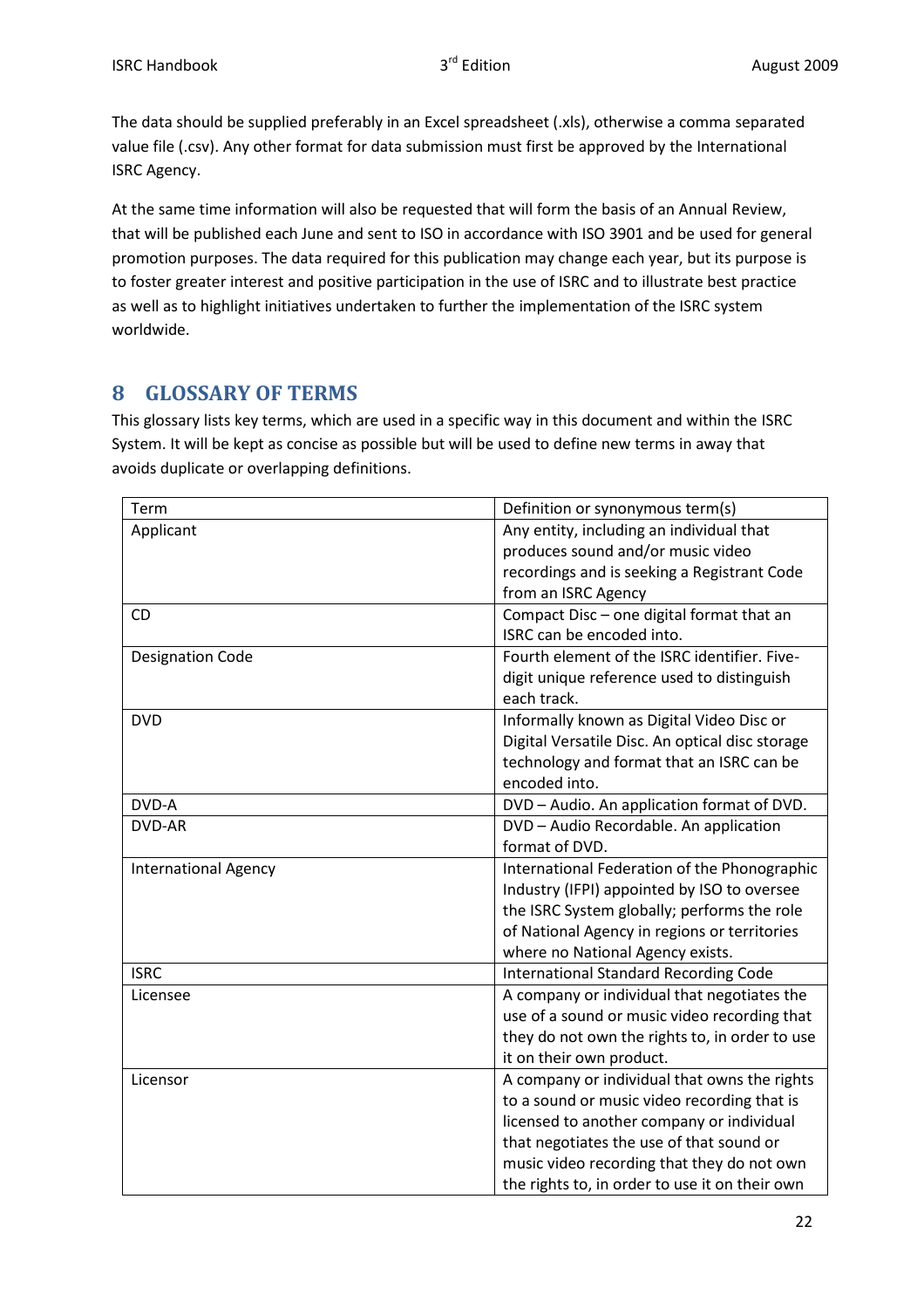|                        | product                                        |
|------------------------|------------------------------------------------|
| Metadata               | Descriptive information about a sound or       |
|                        | music video recording.                         |
| MP3                    | MPEG 1, Layer $3 - a$ compression format,      |
|                        | part of the Moving Picture Expert Group        |
|                        | (MPEG) suite of standards, used to store       |
|                        | sound recordings                               |
| Music Video Recording  | A short form music video initially produced    |
|                        | to support the release of a track              |
| <b>National Agency</b> | An organisation appointed by the               |
|                        | International Agency to manage the ISRC        |
|                        | System within a given territory                |
| <b>SACD</b>            | Super Audio Compact Disc - a high quality      |
|                        | audio disc format, using similar physical      |
|                        | structure to DVD.                              |
| Registrant             | A successful Applicant                         |
| <b>Registrant Code</b> | Second element of the ISRC identifier. A       |
|                        | three character alphanumeric reference that    |
|                        | identifies the entity issuing the ISRC. The    |
|                        | Registrant Code is unique within the issuing   |
|                        | Agency.                                        |
| User                   | It is a company or individual performing any   |
|                        | function or role within the ISRC System.       |
| Year of Reference      | Third element of the ISRC identifier. The last |
|                        | two digits of the current year denoting the    |
|                        | year that the ISRC was allocated               |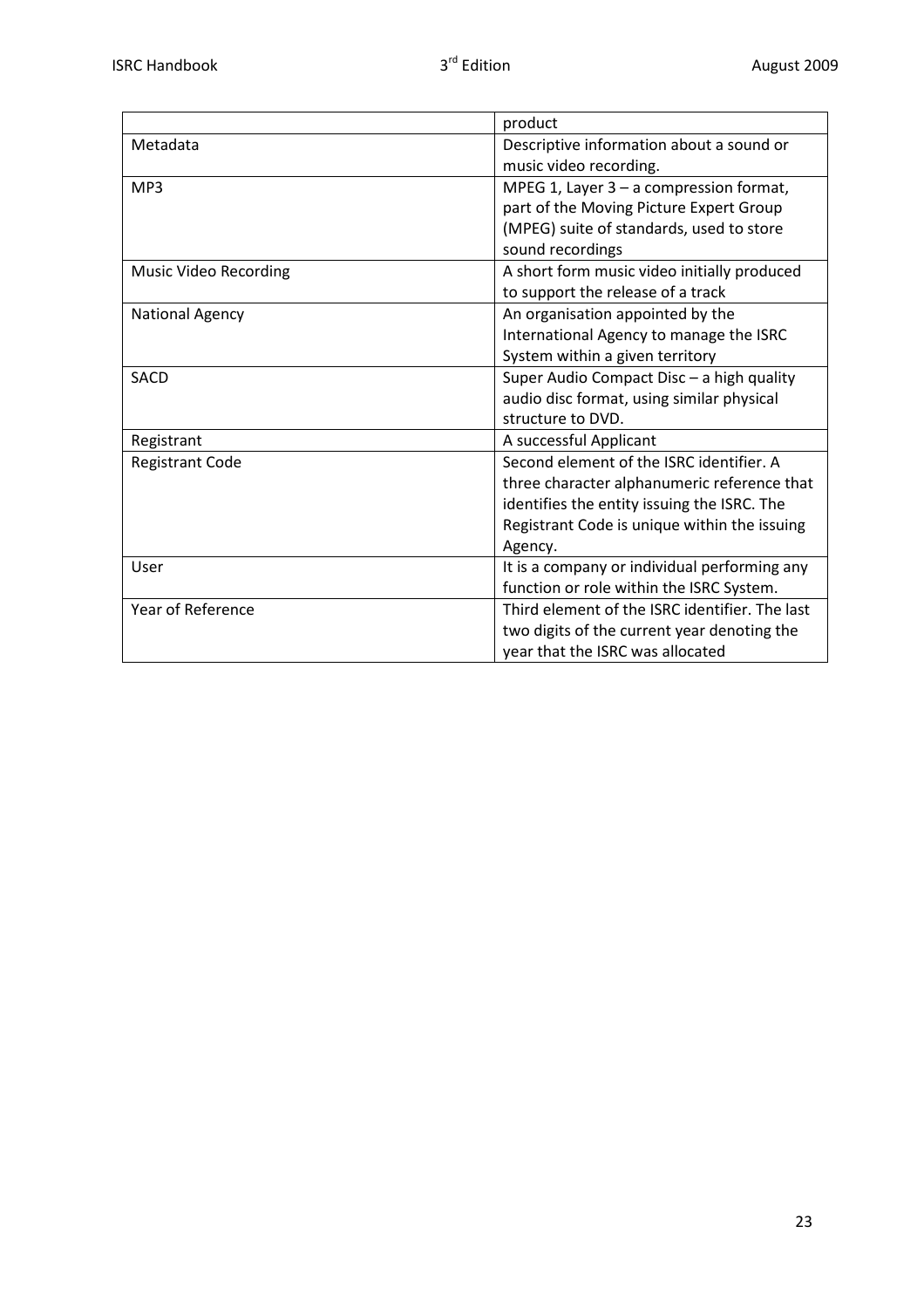# **APPENDIX ONE: LIST OF AGENCIES**

The up to date list of National ISRC Agencies is now available on the ISRC website at www.ifpi.org/isrc.